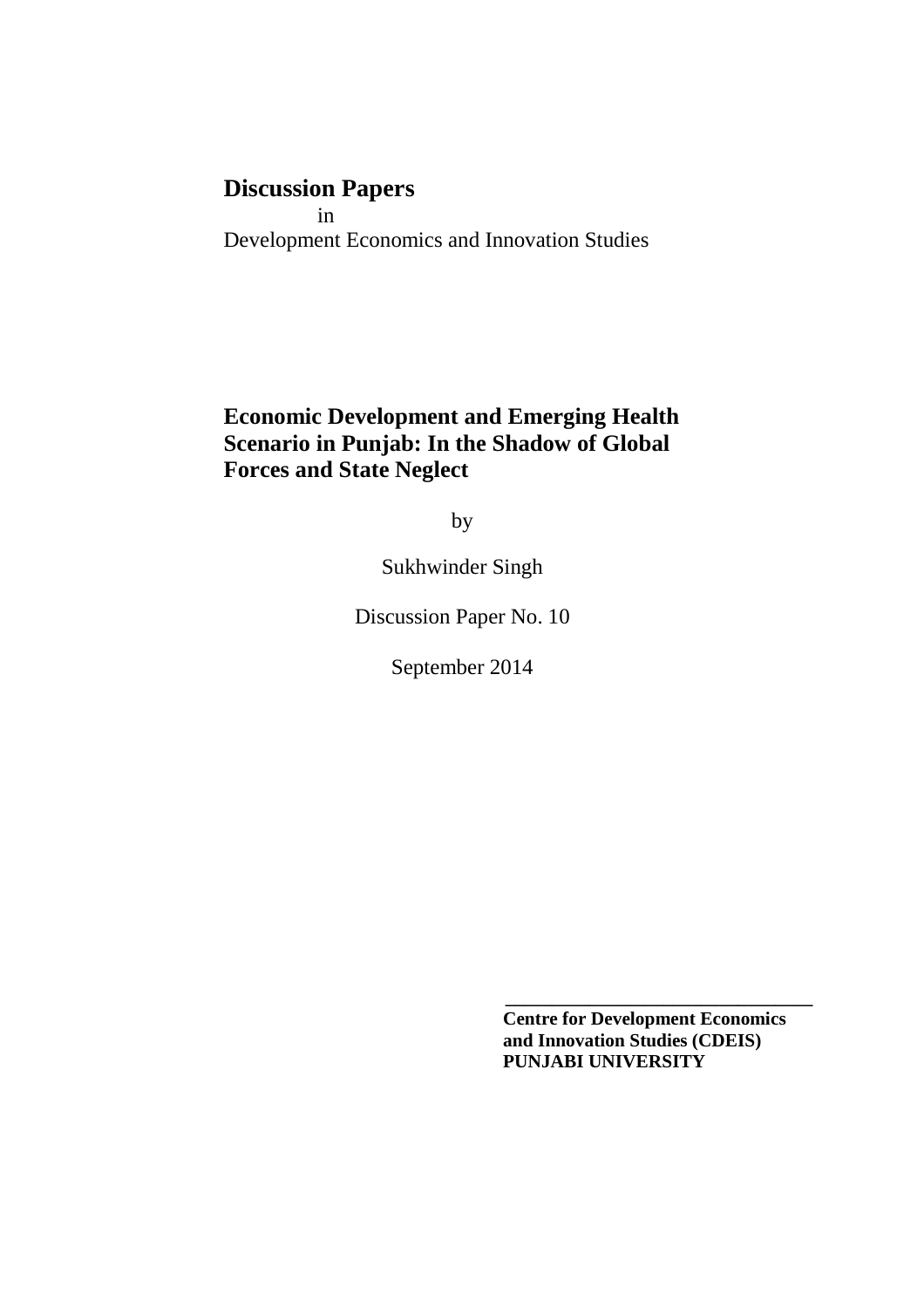#### **Abstract**

The study clearly unraveled the positive and negative linkages and impacts of rising economic prosperity on the health of people during the last five decades of development of Punjab. It demonstrates how an over-emphasis on the agriculture sector put constraints on the further economic development of Punjab economy in the long-run; and how this economic slowdown, in the absence of state support, has adversely affected the poor's health. It highlights that since the global forces gained importance in India, public investment in Punjab's health sector has been remained abysmally low (less than 1 percent of GSDP) and there was no visible expansion and quality improvement in state's public health infrastructure, except a patch-work of up-gradation of few secondary health care and rural health centres under the NHRM since 2005-06. In fact, under the garb of health sector reforms, cutbacks in public expenditure, donor driven priorities, techno-centric public health interventions and increasing reliance on the private sector have become the hallmark of new health care strategy in the state. Further, cutbacks in other social sectors (education, rural development, TPDS, etc.) has reduced additional inter-sectoral state support to the lives of poor people who are now more vulnerable to ill-health/diseases. In the eventuality of illhealth, they could not afford very high out-of-pocket health expenditure, particularly of the private sector's indoor treatment and falls in debt trap.

Moreover, emerging disease patterns – rising cases of cancers, blood pressure, heart diseases, diabetes, accidents, multiple addictions, violence, etc. - have posed many other serious socio-economic and cultural problems for the masses like non-getting adequate treatment, ignoring old people's illnesses, etc. This demand-supply gap have led to mushrooming growth of unqualified health persons who are providing sub-standard treatment at exorbitantly high costs, with no norms to the price and quality of treatment. Further, inequities in income distribution seem to be resulted in differential access to and actual utilization of health services in the state. These trends, if not regulated/controlled, will seriously jeopardize the human resource development and, subsequently, the formation of human capital, its maintenance and future economic growth in the state.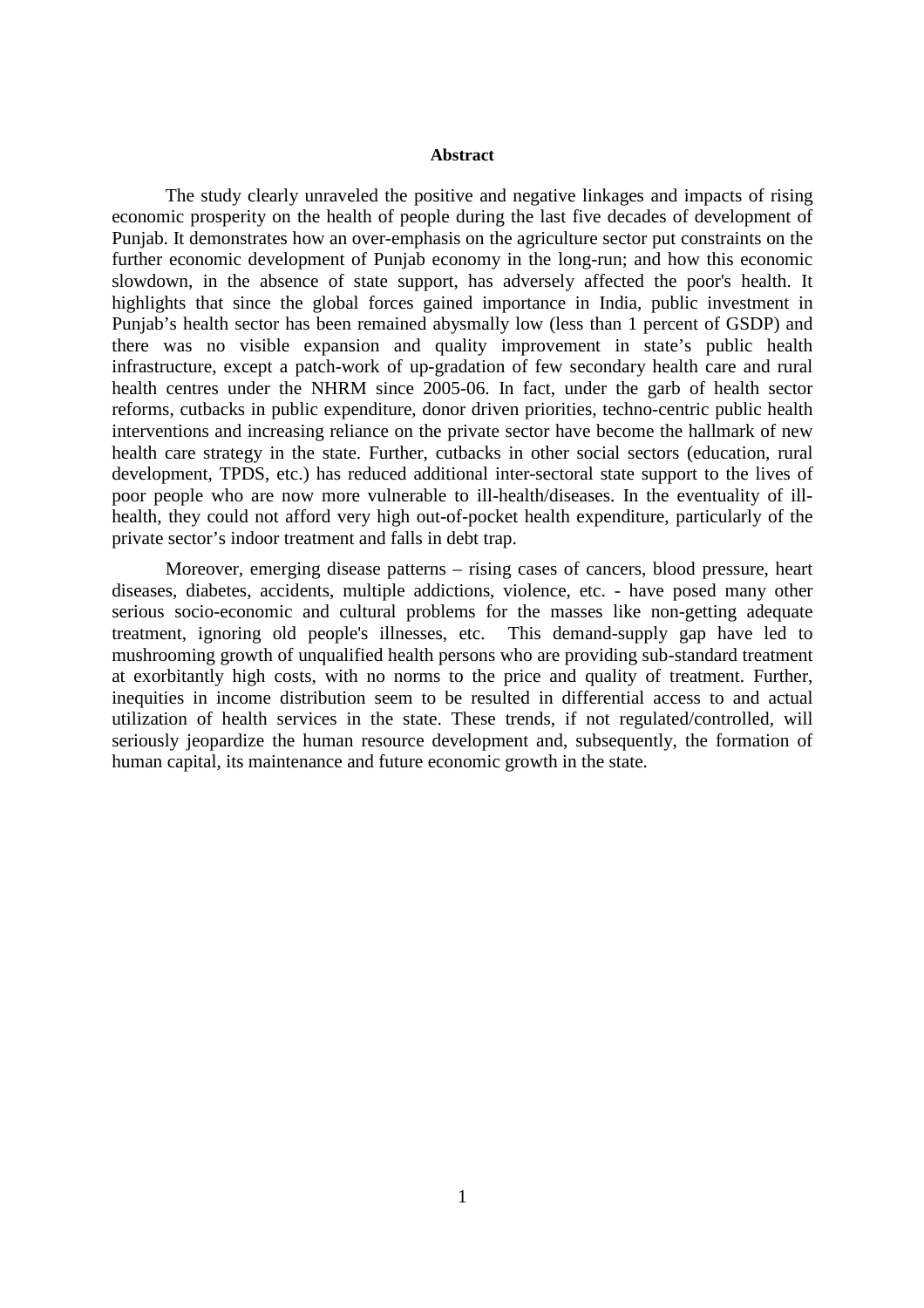## **Economic Development and Emerging Health Scenario in Punjab: In the Shadow of Global Forces and State Neglect**

Sukhwinder Singh<sup>\*</sup>

Economic development and health status of people living in a developing economy/region are closely correlated and reinforcing each other; although positive improvements in people's health status are largely dependent not only on the rising income, consumption and living standards, but also upon many other factors such as the access to adequate food, safe drinking water, proper housing, behaviour pattern, presence of robust public health care system, knowledge of diseases, treatment processes and associated costs across the general masses. It is true that Punjab had experienced impressive economic growth and steadily rising per capita income in the past as compared to the economic growth rate achieved in India and across her all major states. This has brought much acclaimed prosperity and affluence to the general masses as the state had consistently enjoyed the highest rank in terms of per capita income till 2001-02 (Jain, 2014). These remarkable achievements have been attributed to the planned economic development initiated, particularly during the decades of 1970s and 1980s in the state, under which heavy doses of public investment in the agricultural related sectors such as the dams, canals, electricity, rural roads and credit facilities; and other social sectors such as the education and health care services were developed. Further, the economy of Punjab stimulated by the public and private initiatives and enterprises had made much progress in the industrial, business and services sectors also, especially of small-scale variety. These efforts paid rich dividends to the people in terms of raising per capita income and improving health related indicators. But for many researchers, economic growth achieved in the state seems to be inequitable and exclusive (Jain, 2014).

In fact, the growth drivers of Punjab economy till the end of 1980s revolved around the new agricultural technology and the state efforts. After that, farm productivity in the state, having dearth of new innovations, reached a plateau and the farming sector has become an enterprise of diminishing returns (Singh, 2013). In fact, future growth of Punjab's agricultural sector having finite resources (land, water, seeds, etc.) has become a subject of debate and could be explained in the context of theory of 'limits to growth' propagated by Meadows's growth model (Meadows et al., 1972). Thus, the farming sector has a limited capacity to grow in the long rum and this sector is unable to bring out desirable changes in other vital sectors of the economy. Further, the political turmoil of the 1980s pushed the Punjab state into severe resource crunch and non-responsive state administration to revive its growth agenda. In 1991, adoption of New Economic Policy (NEP) in India has brought paradigm shift in the growth drivers of economy. In the post-liberalization era, growth of Punjab economy, instead of getting momentum, has slowed down. Facing severe resource crunch, state government is seeking ways and means to trim/reduce public spending on many vital sectors of economy such as agriculture, education, health and other social welfare sectors. This has brought out a faster deterioration in the functioning of public services in Punjab such as the education, health and agricultural extension services (Gill, Singh and Brar, 2010).

 $\overline{a}$ 

<sup>\*</sup> Professor of Economics, Centre for Research in Economic Change, Punjabi University, Patiala.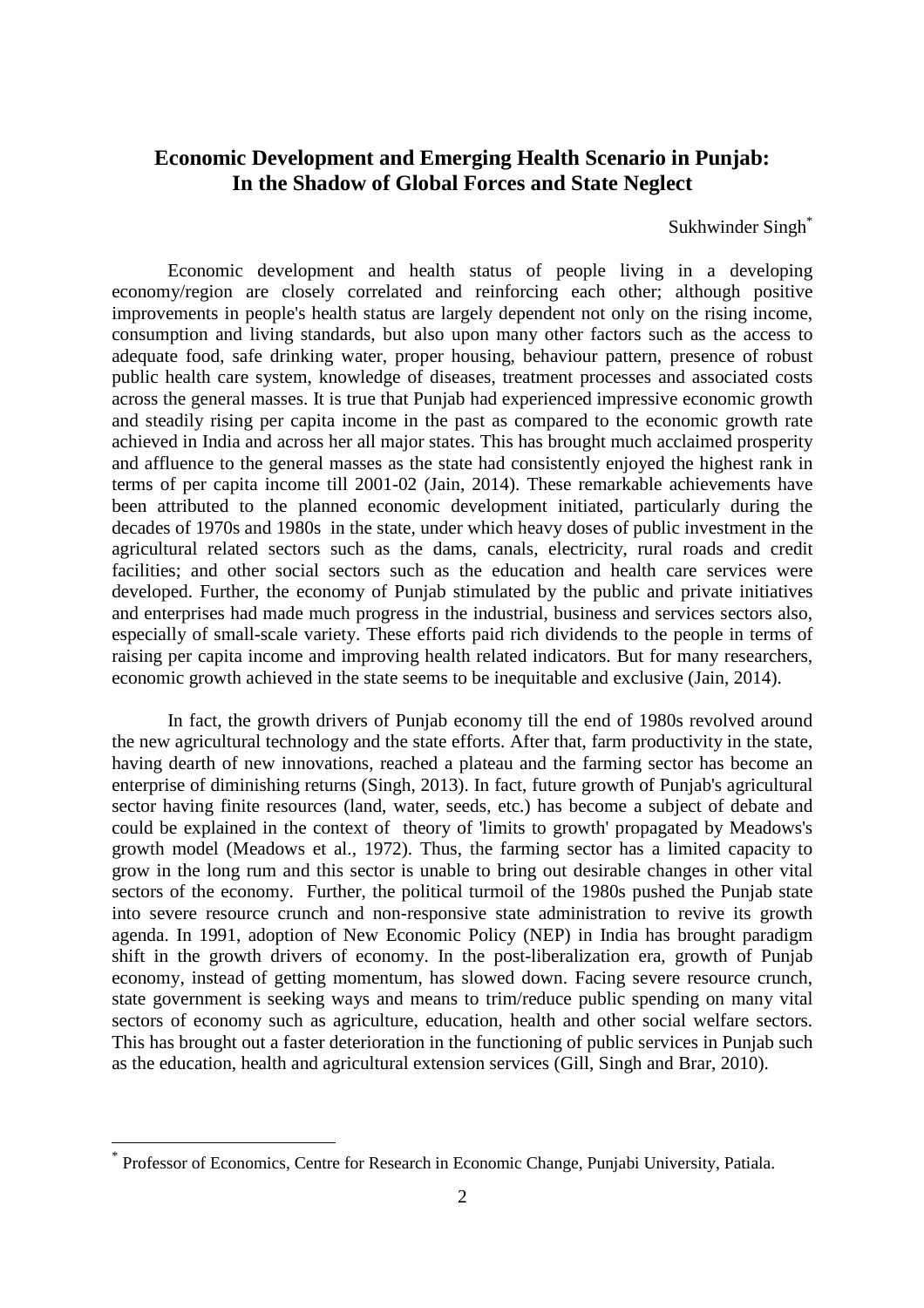In the light of these observations and policy changes, this paper examines the nature and extent of economic slowdown, its impacts on emerging health scenario, and urgency of radical reforms in Punjab's health policy. The paper has been divided into five sections. Part I analyzes, in brief, how the economic slowdown and NEP parameters have impacted the Punjab's health sector. Part II examines the incidence and changing pattern of diseases in Punjab. Pattern of public expenditure on health services in the state has been discussed in Part III. Part IV deals with growing health infrastructure in the state, its non-functional and dismal performance. And, emerging consequences and public policy issues are set forth in Part V.

#### **I**

### **Economic Slowdown, New Economic Policy and Health Sector**

No doubt, Punjab economy had experienced an impressive growth rate during the decades of 1970s and 1980s of the  $20<sup>th</sup>$  century. For instance, average annual growth rate in state income was found to be 5.1 percent during the decade of 1970 (1970-79) compared the all-India average of 3.6 percent per annum (Table 1). During the Sixth Five Year Plan (1980- 85), growth rate of Punjab economy was recorded at 5.3 percent per annum compared India's growth rate of 5.3 percent per annum. In the Seventh Five year Plan (1985-90), Punjab's growth rate of 6.0 percent per annum was slightly higher than that of India's growth rate (5.8 percent). After the 1991, however, annual growth rate of Punjab economy decelerated in all subsequent Five Year Plans. In the Eighth Five year Plan (1992-97), average annual growth rates of Punjab economy was 4.8 percent, whereas it was 6.8 percent in the case of Indian economy. Similarly, the economy of Punjab grew at 3.9 percent per annum compared to national average growth rate of 5.5 percent during the Ninth Five Year Plan (1997-2002). In the Tenth Five Year Plan (2002-07) and Eleventh Five Year Plan (2007-12), Punjab again recorded very lower average annual growth rates of 5.1 percent and 6.9 percent compared to all-India's rates of 7.8 percent and 9.0 percent respectively. Further, the state has targeted to grow at 6.4 percent per annum against the national average of 8.2 per cent during the Twelfth Five Year Plan (2012-17).

This slowdown has also been found in its three sub-sectors: primary, secondary and tertiary sectors. For instance, the agriculture sector, which forms the backbone of Punjab economy, is suffering very seriously from this slowdown since the Eighth Five Year Plan (1992-97). The severity of agricultural crisis is manifested in the form of stagnating yields and diminishing returns to the farmers. This has pushed a large proportion of small and marginal farmers into debt trap (Shergill, 2010) and many of them committed suicides (Gill and Singh, 2006; Gill, 2010). Intensive agriculture has also polluted the state's ecology – water, soils, flora and fauna – to a great extent. Poisoning of soils and water resources due to high/intensive use of insecticides and pesticides have created several undesirable health problems such as the cancer, diabetes, blood pressure and heart ailments along with continuation of traditional water borne diseases (Shiva, 1992; Khurana, 2011).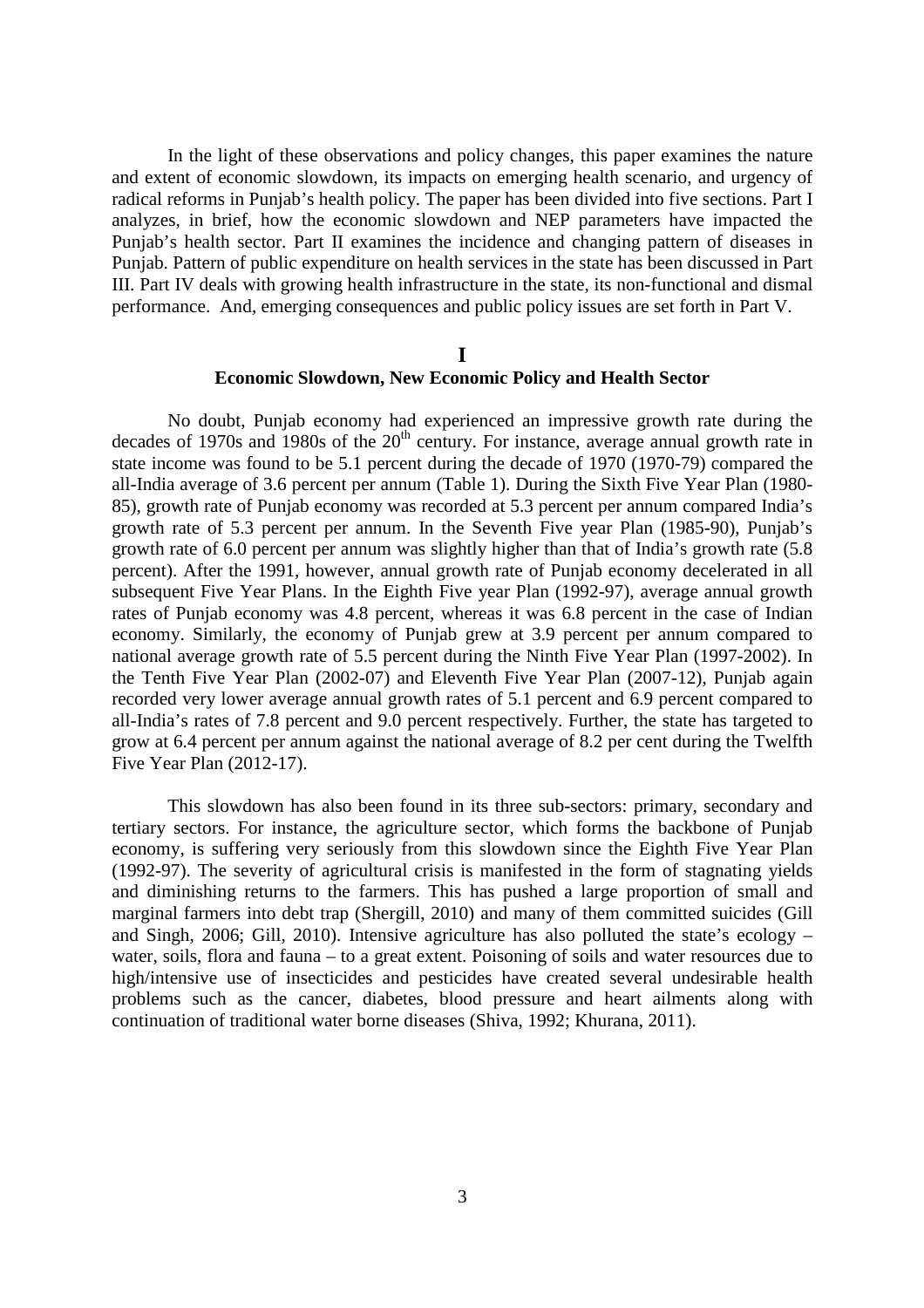| Time/Plan Period               |        |         | CGR in State Income by Sector (% per year) |          |         |                   |
|--------------------------------|--------|---------|--------------------------------------------|----------|---------|-------------------|
|                                |        | Primary | Secondary                                  | Tertiary | Overall | Price Level       |
| 1970-71 to 1978-79             | Punjab | 4.3     | 6.8                                        | 5.9      | 5.1     | $1970 - 71 = 100$ |
|                                | India  | 2.1     | 5.0                                        | 4.8      | 3.6     |                   |
| Fifth Five Year Plan           | Punjab | 5.6     | 8.4                                        | 8.2      | 6.8     | $1970 - 71 = 100$ |
| $(1974-79)$                    | India  | 3.6     | 6.4                                        | 6.5      | 5.1     |                   |
| Sixth Five Year Plan           | Punjab | 5.3     | 5.0                                        | 5.1      | 5.3     |                   |
| $(1980-85)$                    | India  | 5.6     | 6.1                                        | 5.4      | 5.7     | $1980 - 81 = 100$ |
| Seventh Five Year Plan         | Punjab | 5.2     | 8.7                                        | 5.2      | 6.0     | $1980 - 81 = 100$ |
| $(1985-90)$                    | India  | 3.6     | 6.5                                        | 7.4      | 5.8     |                   |
| Eighth Five Year Plan          | Punjab | 3.1     | 7.1                                        | 5.8      | 4.8     | $1993 - 94 = 100$ |
| $(1992-97)$                    | India  | 3.8     | 8.3                                        | 7.9      | 6.8     |                   |
| Ninth Five Year Plan           | Punjab | 1.9     | 4.9                                        | 5.8      | 3.9     | $1993 - 94 = 100$ |
| $(1997-2002)$                  | India  | 2.2     | 4.6                                        | 8.1      | 5.5     |                   |
| Tenth Five Year Plan           | Punjab | 2.3     | 7.7                                        | 6.0      | 5.1     | $1999 - 00 = 100$ |
| $(2002-07)$                    | India  | 2.7     | 9.4                                        | 9.4      | 7.8     |                   |
| <b>Eleventh Five Year Plan</b> | Punjab | 1.9     | 7.8                                        | 8.0      | 6.9     | $2004 - 05 = 100$ |
| $(2007-12)$                    | India  | 3.6     | 7.6                                        | 9.7      | 9.0     |                   |
| Twelfth Five Year Plan         | Punjab | 1.6     | 7.5                                        | 8.0      | 6.4     |                   |
| $(2012-17)^*$                  | India  | 4.0     | 8.1                                        | 9.1      | 8.2     |                   |

Table 1: Average Annual Compound Growth Rate of Punjab Economy vs. Indian Economy

\*Target Growth Rate

Source: GOP, Statistical Abstract of Punjab (Different Years) and GOI, Twelfth Five Year Plan 2012-17, Vol. I.

Further, due to economic slowdown, Punjab slipped down in terms of per capita income ranking across all major Indian states from the  $1<sup>st</sup>$  rank in 1991-92 to the  $2<sup>nd</sup>$  rank in 1992-93 and  $6<sup>th</sup>$  rank in 2009-10 (GOI, 2013). This has happened because the economy of Punjab has been experiencing slow growth rate than that of the fast growing states like Haryana, Maharashtra, Kerala, Gujarat and Tamil Nadu, which have now overtaken the Punjab's per capita income. In 1999-2000, Punjab's per capita income was 61.4 per cent higher than that of the all-India average, which has now come down to be more than all-India average by 34.2 per cent in 2009-10. It showed that ever since India adopted the NEP, her economy has entered into an accelerated growth era, but the economy of Punjab has been facing stagnating growth rate.

 Moreover, the NEP has been influencing India's health sector in many ways (Misra, et al., 2003). In its true essence, the NEP means the growing economic interdependence of nation-states through the increasing volume and variety of cross-border transactions of goods/services, free movement of capital, people, ideas and knowledge, and more importantly, diffusion of new technology at an astonished speed (Gill, Singh and Brar, 2010), which, indeed, affects the people's health and health delivery system both positively and negatively through the direct/indirect mechanisms. Its positive impacts may be observed in the form of better health outcomes (more incomes, better living conditions, rising life expectancy, easy access to health technology/medicine, etc.). And, its highly deleterious impacts can be seen in rising treatment costs, high incidence of man-made diseases, irrational use of drugs/technology, elite-oriented health policies, stressful life, etc.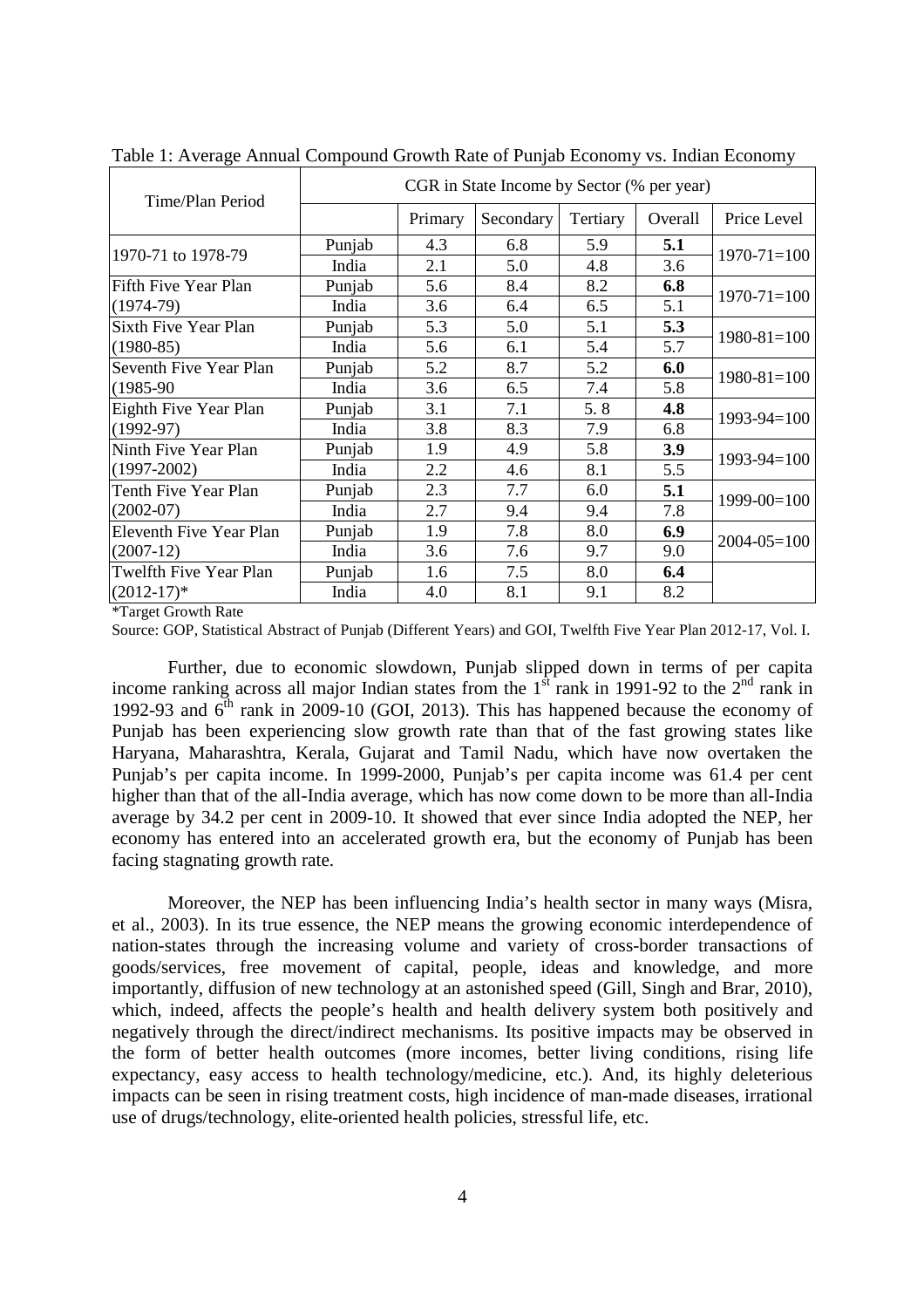Directly, the forces of globalization influence a nation's health mainly through: (i) enhanced movement of pharmaceutical products, health personnels and patients across the national boundaries; (ii) elite-oriented health consumerism; (iii) medical tourism via the internet and other information means; and (iv) establishment of big corporate hospitals with Five Star medical facilities. Similarly, increasing mobility of people raises more chances of spreading/contracting diseases across the nation's borders (Gill, Singh and Brar, 2010). Further, the globalization if accompanied by low public funds to health sector plays havoc with the health of poor people in the developing countries (Baum, 2001).

Indirectly, these forces affect the peoples' health through the heightened industrial activities, depletion of natural resources, indiscriminate use of insecticides/pesticides, increasing environmental pollution (air and water pollution), unsafe/untreated disposal of industrial waste, etc. Moreover, high consumption of tobacco/alcohol, packed/frozen foods and aerated beverages has also affecting the people's health negatively. The emergence of high risk chronic and life style diseases like diabetes, cancer, heart disease, and other life style diseases (TB, HIV/AIDS, etc.) can be linked to the global economic policies (Mohan et al., 2011). For the resource-poor people, falling prey to these diseases means more incidence of poverty and mal-nutrition of women/children in the family (Cornia, 2001; Raman and Bjorkman, 2009).

 In India, with the adoption of NEP in 1991, integration of nation's economy to the global economy has become a reality. As a consequence, state funding to public health sector has relatively been decreased in India and across all states. The prescriptions of international funding agencies began to dominate India's health sector. The World Bank piloted health sector schemes/reforms initiated in India or elsewhere has been advocated the private sector initiatives, put more emphasis on the non-government bodies, and other forms of organization (PPP) in health sector delivery and management systems. In nutshell, these health sector reforms initiated in the country revolves around: curtailing public health investments, opening up of health care to the private sector, levying of users' charges, contracting out some services of public hospitals and relying upon purely techno-centric public health interventions (Qadeer, 2000).

 And, this paradigm shift in health policy, especially cutbacks in public health funds has adversely affected the functioning of primary health centres (PHC) across all Indian states (Qadeer, 2000). Further, in the absence of liberal central funding, infectious diseases control programmes are being disrupted; family welfare programme began to focus on reproductive health of married women only; mothers'/children' health and their nutritional needs are largely ignored across all states. Side by side, handing over the health care to the private players, without any regulatory mechanism, and quality aspects in treating patients are being seriously compromised. By doing this, state is unable to fulfill its constitutional obligations and is adversely affecting the equity principle in accessing public health services by the poor (Baru, 1998). All these policy prescriptions are now being implemented in the state more vigorously (Singh, 2005; Gill, Singh and Brar, 2010). In such scenario, the poor who lacks resources (income/employment, assets, etc.) could not afford very high out-ofpocket health expenditure, particularly when they are seeking indoor treatment from the private sector owned institutions.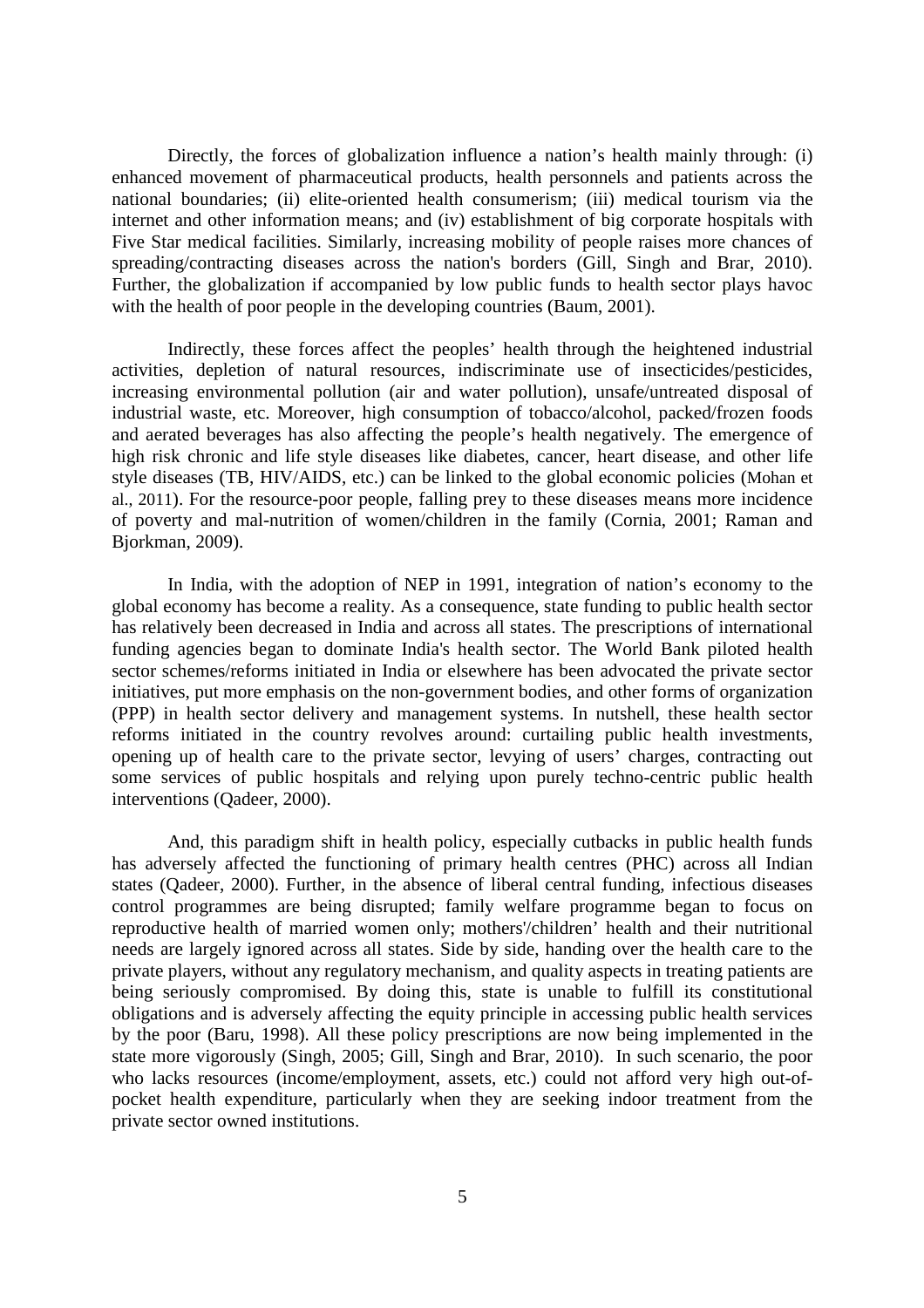### **II Rising Incidence and Emerging Diseases in Punjab**

As expected, state's agriculture led growth has produced many undesirable impacts on state's environment and ecology, which in turn influenced the pattern of diseases in the state. Further, rising urbanization, industrial pollution, growing slums, ageing population, etc. have also posed many serious health hazards and challenges that are adversely affected the health of people. In fact, unrestricted use of agro-chemicals, increasing intake of dietary fats, physical inactivity, adverse lifestyles and other behaviour patterns (anxiety, stressful life, etc.) have not only raised the burden of new diseases in the state, but also put a large proportion of population in the risky zone of attracting many serious non-communicable diseases like diabetes, cancers, high blood pressure, strokes, cardiovascular diseases and accidents/injuries (IIPS, 2007). Further, it has been observed that, like the developed countries, demographic and epidemiologic transitions are likely to be appeared in the state (Bobadilla et al., 1993; Mosley et al., 1993), where the chronic non-communicable, degenerative (ageing) and man-made diseases begin to dominate compared to the earlier dominance of mal-nutritious, infectious and childhood related diseases. All these forces seem to be working in the state, due to which a significant rise in number of illness episodes has been witnessed as well as pattern of diseases has been changed in the state.

An assessment of NSSO data revealed (Table 2) that number of ailing persons in Punjab grew at the rate of 7.09 percent per annum during 1995-2004 compared to 3.85 percent per annum during 1973-1995. However, the pace of growth rates amongst the ailing persons differ considerably both in the rural and urban areas. Whereas the per annum growth rate across the ailing persons in rural areas has been doubled: rose from 3.01 percent during 1973-1995 to 8.13 percent during 1995-2004, but the growth rate across urban ailing persons decelerated: from 6.16 percent to 4.76 percent during the same two periods. The data also showed that on an average, 127 persons per thousand people were found to be suffering from one or other ailments in Punjab during 2004-05. Incidence of morbidity was much more in rural Punjab (136 per thousand people) than that of urban Punjab (107 per thousand people). Further, prevalence of morbidity was significantly higher among females both in the rural (160 per thousand females) and urban (115 per thousand females) areas of state. Although male-female differentials in the morbidity rates were also prevailing in India as a whole, but male-female differentials in rural Punjab were almost three times high than that of India as a whole. Moreover, incidence of ailing persons was much higher in Punjab (127 per thousand people) than that of the country as a whole (91 per thousand people). The data clearly pointed out that number of ailing persons as well as incidence of morbidity has been increased over the time period in Punjab.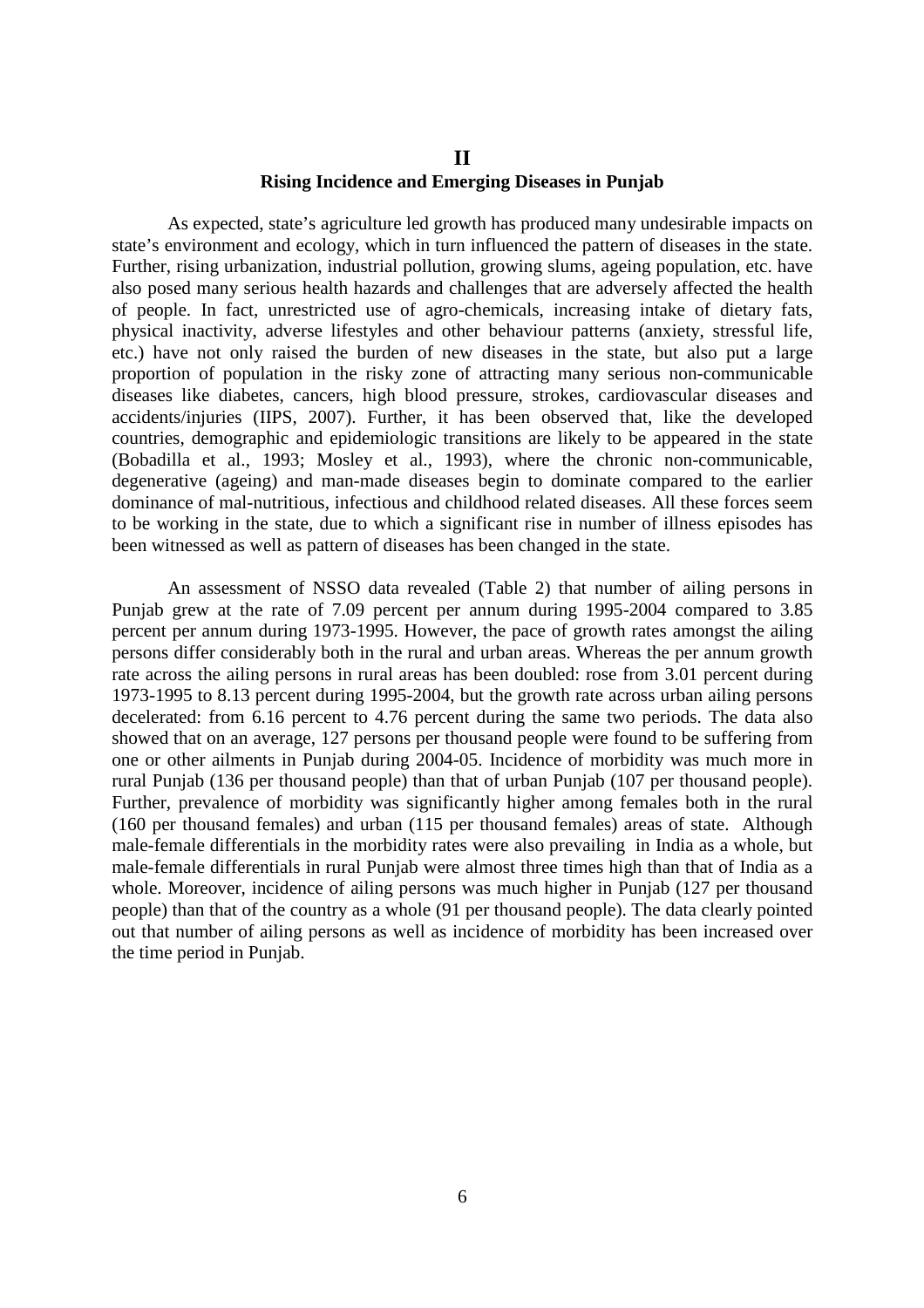| Twore 2. STOWING FUNDED OF FUNDING FUNDING MIN INVIGATION OF MINITORITY III I WILLOW |         |                                     |         |                     |                     |                                       |        |     |  |  |  |
|--------------------------------------------------------------------------------------|---------|-------------------------------------|---------|---------------------|---------------------|---------------------------------------|--------|-----|--|--|--|
|                                                                                      |         | <b>Number of Ailing Persons (in</b> |         |                     | CGR                 | <b>Incidence of Morbidity 2004-05</b> |        |     |  |  |  |
|                                                                                      |         | <b>Thousands</b> )                  |         |                     | Per annum           | (Per Thousand Persons)                |        |     |  |  |  |
| Region/Area                                                                          | 1973-74 | 1995-96                             | 2004-05 | 1973/74-<br>1995/96 | 1995/95-<br>2004/05 | Male                                  | Female | All |  |  |  |
| Punjab                                                                               |         |                                     |         |                     |                     |                                       |        |     |  |  |  |
| Rural                                                                                | 545.6   | 1047.1                              | 2116.8  | 3.01                | 8.13                | 114                                   | 160    | 136 |  |  |  |
| Urban                                                                                | 143.6   | 535.0                               | 813.0   | 6.16                | 4.76                | 100                                   | 115    | 107 |  |  |  |
| Combined                                                                             | 689.2   | 1582.1                              | 2929.8  | 3.85                | 7.09                | 109                                   | 146    | 127 |  |  |  |
| India                                                                                |         |                                     |         |                     |                     |                                       |        |     |  |  |  |
| Rural                                                                                | 20047.1 | 35407.4                             | 63193.4 | 2.62                | 6.65                | 83                                    | 93     | 88  |  |  |  |
| Urban                                                                                | 518.4   | 11085.3                             | 24267.7 | 3.56                | 9.10                | 91                                    | 108    | 99  |  |  |  |
| Combined                                                                             | 25185.5 | 46492.7                             | 87461.1 | 2.83                | 7.27                | 85                                    | 97     | 91  |  |  |  |

Table 2: Growing Number of Ailing Persons and Incidence of Morbidity in Punjab

Note: Estimates of Ailing Persons were generated on the basis of prevalence rates from data given in NSSO (1980), NSSO (1998) and NSSO (2006).

Source: Singh, 2009.

Further, it has been observed that general economic progress in the state yielded considerable improvements in living conditions of populace which in turn induced positive improvements in the life expectancy, mortality and fertility rates (Kumar, 2011). Consequently, the load of morbidity has been shifted from the younger to the older populations. It is also true that advancement in the therapeutics often postpones or averts death across the older people, but does not cure the disease at all (Bobadilla et al., 1993). Along with environmental hazards, demographic and epidemiologic transitions led to emergence of new health problems such as the dominance of chronic non-communicable, ageing and man-made diseases (Mosley et al., 1993). The data also pointed out (Table 3) that leaving aside the mix-group of diagnosed ailments, the respiratory/ENT diseases, unknown fevers, cardiovascular diseases, gastro-intestinal infections, disorder of joints and bones and bronchial asthma emerged as the six top ranking ailments in the descending order of importance in rural Punjab. Together, these diseases cornered 54.27 percent share of total ailments. These six top raking diseases are followed by the accidents/injuries/burns, undiagnosed ailments, diabetes mellitus, gynecological disorders, kidney/urinary tract infections, febrile illnesses, eye ailments, disabilities, neuro/psychiatric disorders, cancer/other tumors, dental problems and tuberculosis in terms of prevalence rate in rural Punjab.

Further, all those ailments that needed hospitalization in rural areas are the accident/injury/burn victims, followed by the gastro-intestinal diseases, unknown fevers, kidney/urinary tract infections, gynecological disorders, cardiovascular diseases, bronchial asthma, neuro/psychiatric disorders, respiratory/ENT diseases and disorder of joints & bones. It is interesting to note that gastro-intestinal diseases, cardiovascular diseases, respiratory/ ENT diseases, bronchial asthma, disorder of joints & bones, unknown fevers and accidents/injuries/burns are the eight diseases that figure both in the top ten causes of outdoor ailments and hospitalization cases. It also shows that old set of communicable/infectious diseases (small pox, whooping cough, tetanus, polio, mumps, malaria, etc.) had declined rapidly, but another set of chronic non-communicable (cancers, cardiovascular diseases, diabetes, kidney disorders, pains in joints & bones) and man-made diseases (accident/injury/burns, psychiatric disorders, respiratory diseases, etc.) are rising at an astonishing speed in the state. It means that the people in Punjab have been facing a new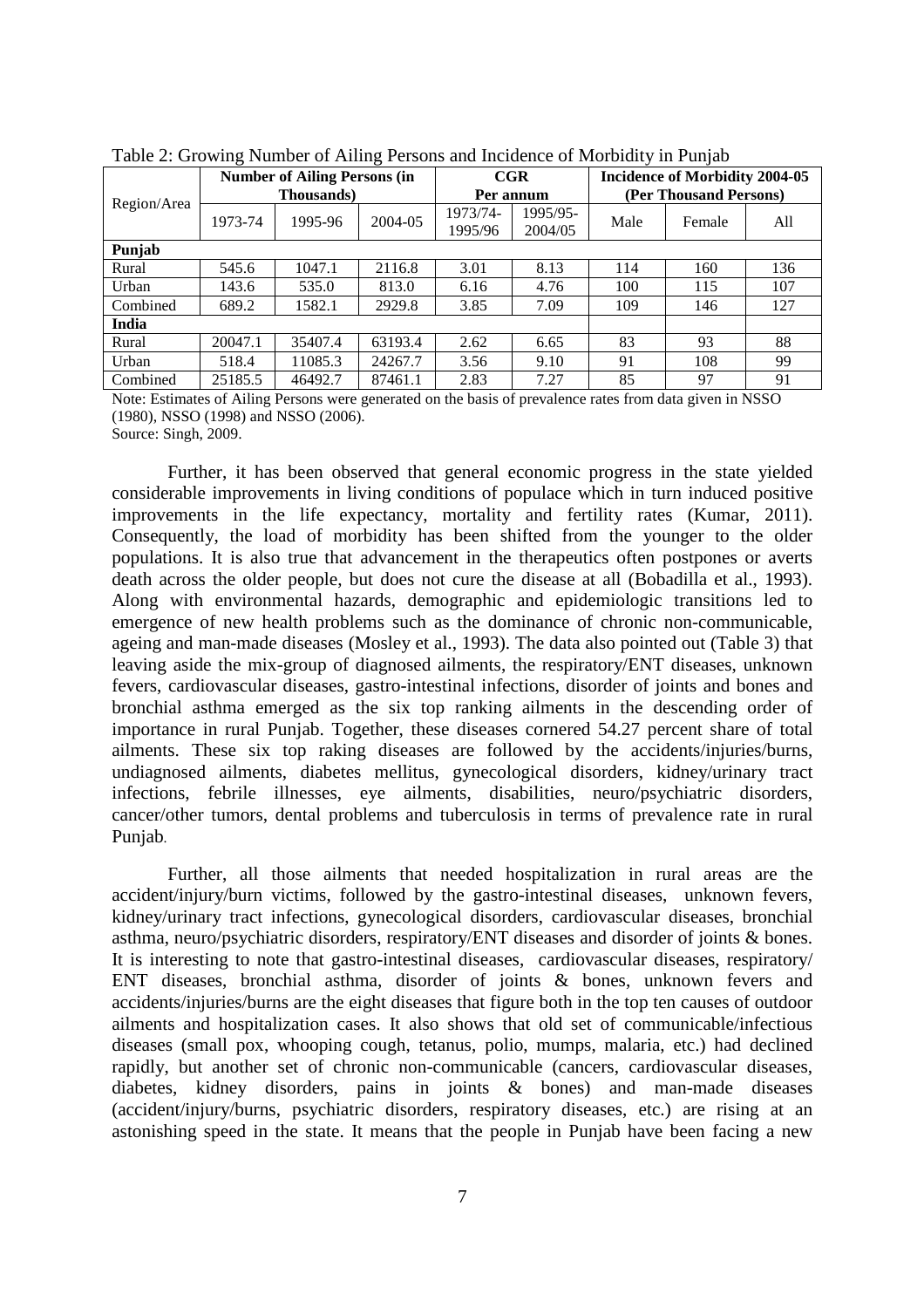pattern of diseases as has been experienced in many developed countries of world (GOI, 2005).

|                                        |         |         |                | Number of Treated Ailment Episodes |         |                |         |              |                |
|----------------------------------------|---------|---------|----------------|------------------------------------|---------|----------------|---------|--------------|----------------|
| <b>Ailment Group</b>                   |         | Outdoor |                |                                    | Indoor  |                |         | <b>B</b> oth |                |
|                                        | Number  | % Share | Rank           | Number                             | % Share | Rank           | Number  | % Share      | Rank           |
| Gastro-intestinal                      | 181488  | 9.05    | 5              | 55540                              | 10.55   | 3              | 237028  | 9.36         | 5              |
| Cardiovascular                         | 215970  | 10.77   | $\overline{4}$ | 31168                              | 5.92    | 7              | 247138  | 9.76         | $\overline{4}$ |
| Respiratory/ENT                        | 290662  | 14.50   | $\overline{2}$ | 19165                              | 3.64    | 10             | 309827  | 12.24        | $\overline{2}$ |
| Tuberculosis                           | 9461    | 0.47    | 20             | 13263                              | 2.52    | 13             | 22724   | 0.90         | 19             |
| <b>Bronchial Asthma</b>                | 91825   | 4.58    | $\overline{7}$ | 29247                              | 5.55    | $\,8\,$        | 121072  | 4.78         | $\overline{7}$ |
| Disorder of Joints and<br><b>Bones</b> | 144414  | 7.20    | 6              | 18892                              | 3.59    | 11             | 163306  | 6.45         | 6              |
| Kidney/Urinary Tract<br>Infections     | 19896   | 0.99    | 18             | 35576                              | 6.75    | 5              | 55472   | 2.19         | 12             |
| <b>Gynecological Disorders</b>         | 30510   | 1.52    | 13             | 32407                              | 6.15    | 6              | 62917   | 2.49         | 11             |
| Neuro/Psychiatric<br><b>Disorders</b>  | 21413   | 1.07    | 16             | 20463                              | 3.89    | 9              | 41876   | 1.65         | 16             |
| Eye Ailments                           | 42782   | 2.13    | 11             | 5531                               | 1.05    | 18             | 48313   | 1.91         | 14             |
| Diabetes Mellitus                      | 71758   | 3.58    | 9              | 10843                              | 2.06    | 15             | 82601   | 3.26         | 10             |
| Anemia/Malnutrition                    | 10696   | 0.53    | 19             | 9502                               | 1.80    | 16             | 20198   | 0.80         | 20             |
| <b>STD</b> Infections                  | 5962    | 0.30    | 21             | 1943                               | 0.37    | 21             | 7905    | 0.31         | 21             |
| <b>Febrile Illnesses</b>               | 45085   | 2.25    | 10             | 4169                               | 0.79    | 20             | 49254   | 1.95         | 13             |
| <b>Unknown Fevers</b>                  | 251573  | 12.55   | 3              | 43657                              | 8.29    | $\overline{4}$ | 295230  | 11.66        | $\overline{3}$ |
| <b>Disabilities</b>                    | 28258   | 1.41    | 14             | 13824                              | 2.62    | 12             | 42082   | 1.66         | 15             |
| Dental problems                        | 27035   | 1.35    | 15             | 4320                               | 0.82    | 19             | 31355   | 1.24         | 18             |
| Accidents/Injuries/Burns               | 34602   | 1.73    | 12             | 74872                              | 14.22   | $\overline{2}$ | 109474  | 4.32         | $\,8\,$        |
| Cancer and Other<br>Tumors             | 21314   | 1.06    | 17             | 11434                              | 2.17    | 14             | 32748   | 1.29         | 17             |
| <b>Undiagnosed Ailments</b>            | 83584   | 4.17    | 8              | 8469                               | 1.61    | 17             | 92053   | 3.64         | 9              |
| Other Diagnosed<br>Ailments*           | 376257  | 18.77   | $\mathbf{1}$   | 82409                              | 15.65   | $\mathbf{1}$   | 458666  | 18.12        | $\mathbf{1}$   |
| Total                                  | 2004545 | 100     |                | 526694                             | 100     |                | 2531239 | 100          |                |

Table 3: Number of Outdoor and Indoor Treated Ailment Episodes by Broad Group, 2004-05

\*Includes all other diagnosed ailments.

Source: Derived from the data given in Singh, 2009.

Regarding the major health problems faced by the people in Punjab, the NFHS-3 data presented a mixed picture of disease pattern. It showed that, during 2005-06, the number of persons suffering from tuberculosis in the state were just 201 per lakh people compared to overall figure of 445 per lakh persons in India (IIPS, 2007). Further, incidence of diabetes, asthma and goitre/other thyroid disorders across the Punjabi women was found to be quite high compared to the Punjabi men. For instance, 849 women compared to 802 men per lakh population were suffering from the diabetes in the state. In the case of asthma, 945 women compared to 802 men per lakh population were suffering. In the case of goitre/other thyroid disorders, 601 women compared to 241 men per lakh population were found to be suffering from such a common but easily preventable disease/s (IIPS, 2007). The NFHS-3 data also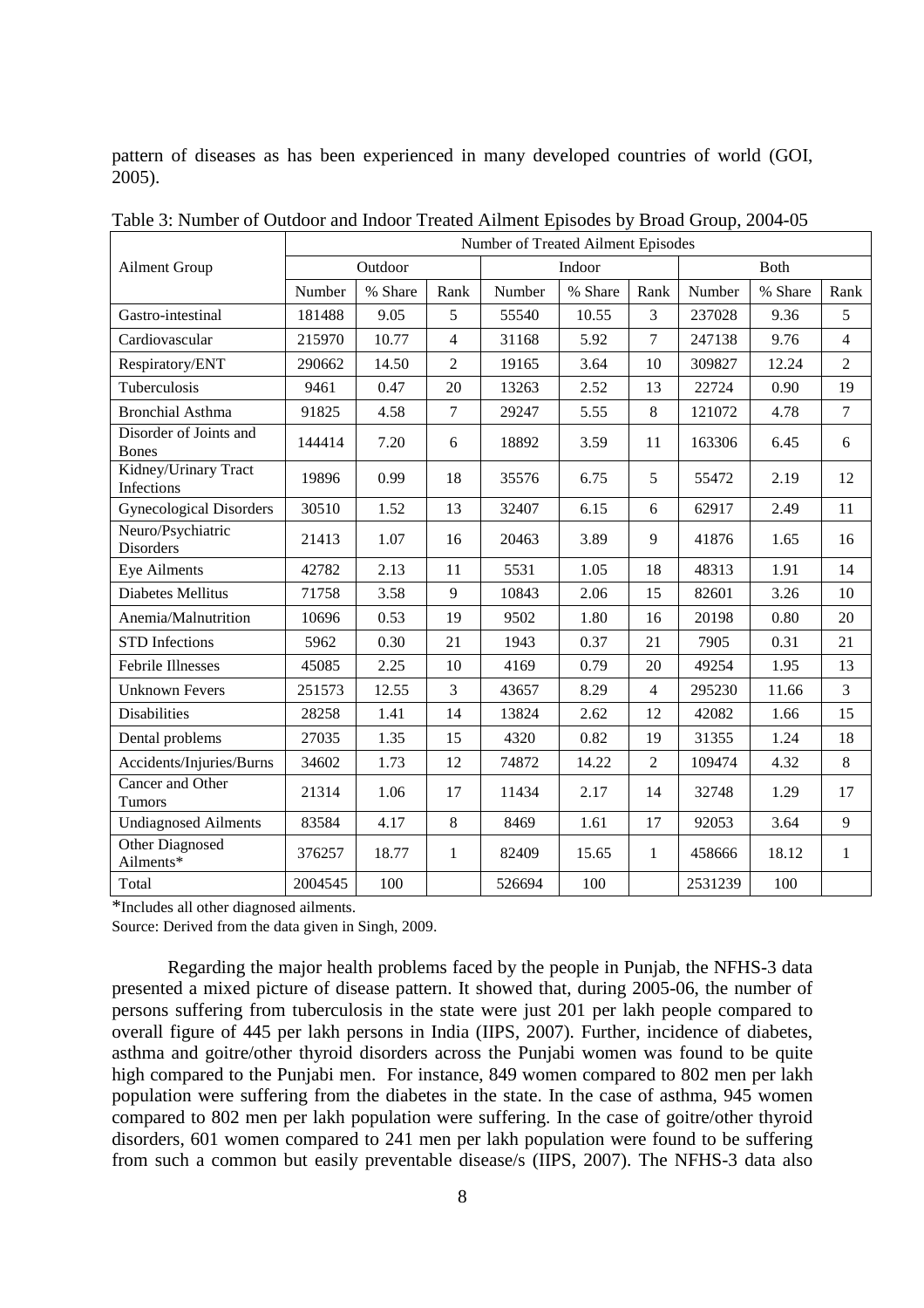highlighted the widespread malnutrition practices in the state. The data on the nutrition status of people revealed that a little less than one-half of women (48.8 percent) aged 15-49 years were either underweight or having thin body (18.9 percent) or victims of overweight or obesity (29.9 percent). Similarly, 20.6 percent men in the age group of 15-49 years were underweight or having thin body and another 22.2 percent were overweight or with obesity features. Further, nearly one-fourth of children aged 6-59 months were showing malnutrition feature during 2005-06 (IIPS, 2007). Moreover, 66.4 percent children aged 6-59 months, 38 percent women and 13.6 percent men aged 15-49 years were found to be anaemic in the state during 2005-06 (IIPS, 2008). It means that the Punjab state has also become a store-house of many widespread diseases such as the malnutrition related infectious/parasitic diseases on one side and non-communicable diseases on the other side.

Surprisingly, cancer has acquired endemic proportion in the state. In 2009, there were 7738 cancer patients in Punjab; of which 2576 patients (33.29 percent) were found in five districts, namely, Mukatsar, Bathinda, Barnala, Mansa, and Faridkot (GOP, 2010). The latest door-to-door Cancer Survey of 2013 identified 23,874 patients as confirmed/diagnosed cancer cases, and 84,453 persons were put in the category of suspected cancer cases (Table 4). Further, 33,318 cancer deaths were reported in the state during the last five years. Incidence of cancer disease measured per lakh population is very high: 90 patients in the case of confirmed/diagnosed cases and 319 patients in the case of suspected cancers cases. In the last five years, 18 people died each day due to the cancer disease. Across different regions of Punjab, the Malwa region has recorded the highest incidence of cancer disease: 107 patients per lakh people in the category of confirmed/diagnosed cases and 390 patients per lakh people in the category of suspected cancers cases. Although there is no authenticated scientific evidence to suggest which factor/s is/are behind rising incidence of cancer disease in Punjab, yet the leading health professionals, academia and policy makers in the state generally attributed higher occurrence of cancer disease to the rising use of agro-chemicals (insecticides, pesticides, etc.), poor quality of drinking water, polluted environment, unhygienic living conditions and ageing of population.

| Twore a residuole of cultural cubelly untermo unto Deutho in Funjuo o $\eta$ reegron, 2010 |            |              |                            |            |                            |           |         |  |  |  |
|--------------------------------------------------------------------------------------------|------------|--------------|----------------------------|------------|----------------------------|-----------|---------|--|--|--|
|                                                                                            | Population |              | <b>Total Number Cancer</b> |            | Cancer Incidence (Per Lakh |           |         |  |  |  |
| Region                                                                                     | Surveyed   |              | Cases/Cases/Deaths         |            | Population)                |           |         |  |  |  |
|                                                                                            | (Lakh)     | Confirmed    | Suspected                  | Deaths $*$ | Confirmed                  | Suspected | Deaths* |  |  |  |
| Punjab                                                                                     | 264.84     | 23,874       | 84,453                     | 33,318     | 90.1                       | 318.9     | 125.8   |  |  |  |
| By Region                                                                                  |            |              |                            |            |                            |           |         |  |  |  |
| Malwa                                                                                      | 102.43     | 11,005       | 39,992                     | 14,682     | 107.4                      | 390.4     | 143.9   |  |  |  |
| Majha                                                                                      | 57.19      | 3700         | 20,648                     | 5790       | 64.7                       | 361.0     | 101.2   |  |  |  |
| Doaba                                                                                      | 50.51      | 4451         | 14,770                     | 6890       | 88.1                       | 292.4     | 136.4   |  |  |  |
| Unclassified                                                                               | 54.71      | 4718<br>9043 |                            | 5956       | 86.2                       | 165.3     | 108.9   |  |  |  |
| Total                                                                                      | 264.84     | 23,874       | 84,453                     | 33,318     | 90.1                       | 318.9     | 125.8   |  |  |  |
|                                                                                            |            |              |                            |            |                            |           |         |  |  |  |

Table 4: Number of Cancer Cases/Patients and Deaths in Punjab by Region, 2013

\*During Last Five Years. Source: GOP, 2013

9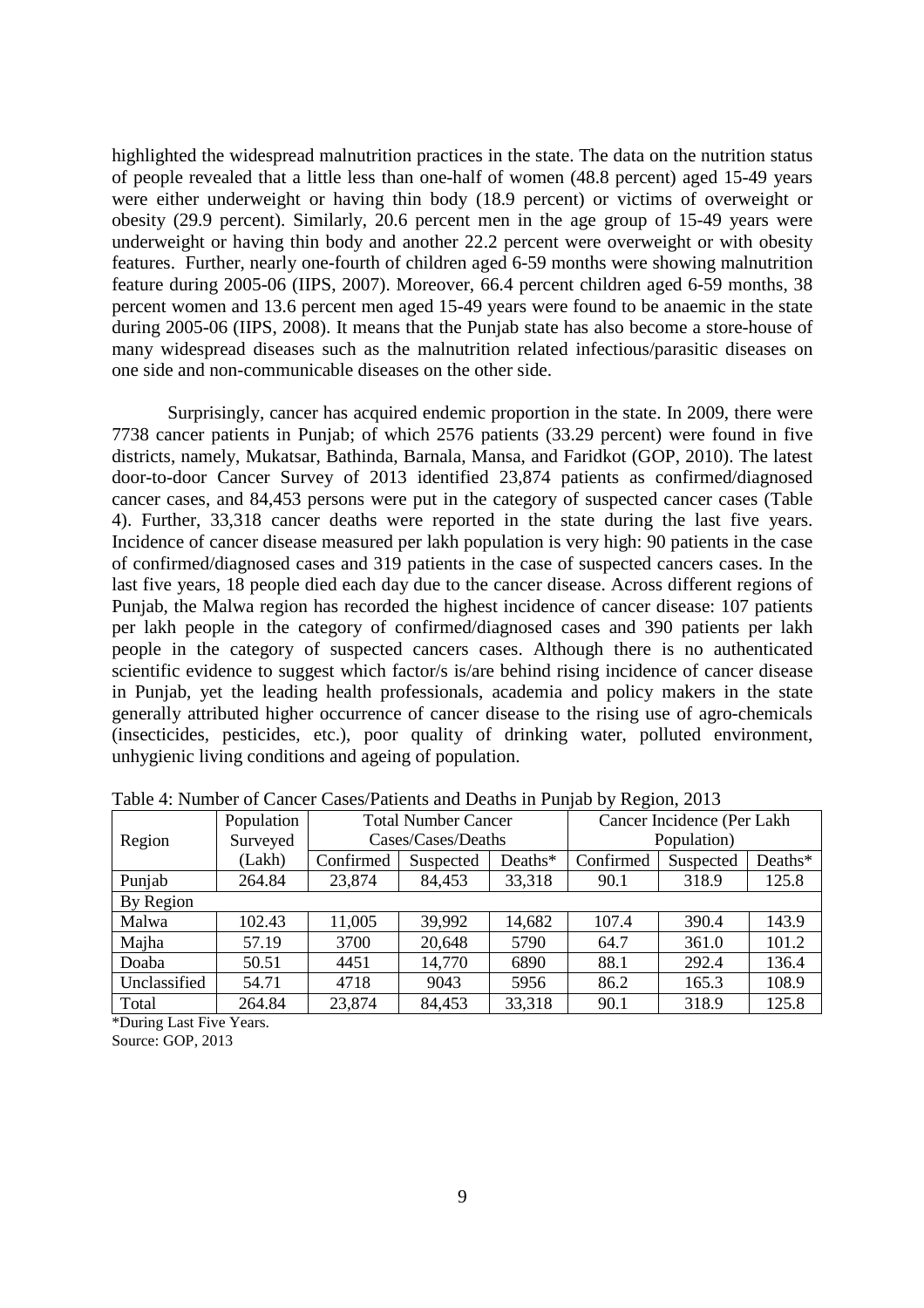## **III Decreasing Public Health Expenditure in Punjab**

Now question arises whether the state has been allocating adequate funds to tackle emerging disease pattern in Punjab. Public health funds are a powerful instrument in the hands of state to improve health and living conditions of the poor (Walle and Nead, 1995). Such expenditures also produce a number of externalities such as controlling rising population by reducing fertility and mortality rates. As public health sector has to compete with other development and non-development services in the state, it is interesting to examine its behaviour pattern over the longer period of time. An analysis of data revealed (Table 5) that, although the total expenditure on health services (in real terms at 1993-94 prices) has spiraled from Rs. 138.81 crore by the triennium ending 1980-81 to Rs. 713.78.73 crore by the triennium ending 2007-08, yet health sector's share out of total budgetary expenditure, development expenditure and state income has shown a decreasing share. For instance, health sector's share had remained around 9 percent between the triennium ending period of 1980- 81 and 1986-87. And after that, it decreased to 6.97 percent by the triennium ending 1989-90, 5.46 percent by the triennium ending 1992-93, 4.35 percent by the triennium ending 1995-96; slightly rose to 5.48 percent by the triennium ending 1998-99 and fell to 4.02 percent by the triennium ending 2004-05 and 3.58 percent by the triennium ending 2007-08.

| Average for                     | Total                      | Non-                       | Development                  | Social   | Health $&$                  |       | Health & FW as % age of    |             | Per Capita<br>Expenditure |
|---------------------------------|----------------------------|----------------------------|------------------------------|----------|-----------------------------|-------|----------------------------|-------------|---------------------------|
| Triennium<br><b>Ending Year</b> | Expenditure<br>(All Heads) | Development<br>Expenditure | Expenditure                  | Services | Family<br>Welfare<br>139.81 |       | Development<br>Expenditure | <b>NSDP</b> | Rs.                       |
| 1980-81                         | 1520.24                    | 410.71                     | 1109.54                      | 625.73   |                             | 22.34 | 12.68                      | 1.08        | 87                        |
|                                 | (100.00)                   | (26.66)                    | (41.00)<br>(9.30)<br>(73.34) |          |                             |       |                            |             |                           |
| 1983-84                         | 1889.60                    | 571.45                     | 1318.14                      | 741.97   | 172.42                      | 23.24 | 12.95                      | 1.29        | 101                       |
|                                 | (100.00)                   | (30.67)                    | (69.33)                      | (39.00)  | (8.98)                      |       |                            |             |                           |
| 1986-87                         | 2383.50                    | 837.89                     | 1545.62                      | 932.16   | 211.71                      | 22.71 | 14.01                      | 0.99        | 117                       |
|                                 | (100.00)                   | (34.51)                    | (65.49)                      | (39.48)  | (9.18)                      |       |                            |             |                           |
| 1989-90                         | 2994.60                    | 955.39                     | 2039.17                      | 1330.45  | 215.49                      | 16.20 | 10.05                      | 0.82        | 112                       |
|                                 | (100.00)                   | (30.69)                    | (69.31)                      | (45.01)  | (6.97)                      |       |                            |             |                           |
| 1992-93                         | 4025.37                    | 1365.99                    | 2689.78                      | 1153.73  | 223.34                      | 19.36 | 7.83                       | 0.75        | 110                       |
|                                 | (100.00)                   | (31.28)                    | (69.67)                      | (28.25)  | (5.46)                      |       |                            |             |                           |
| 1995-96                         | 4686.01                    | 2676.80                    | 2009.18                      | 1161.97  | 214.95                      | 18.50 | 10.62                      | 0.89        | 100                       |
|                                 | (100.00)                   | (59.06)                    | (40.94)                      | (24.06)  | (4.35)                      |       |                            |             |                           |
| 1998-99                         | 5537.74                    | 2697.89                    | 2839.84                      | 1476.69  | 292.82                      | 19.83 | 10.98                      | 0.91        | 124                       |
|                                 | (100.00)                   | (50.14)                    | (49.86)                      | (27.65)  | (5.48)                      |       |                            |             |                           |
| 2001-02                         | 7044.19                    | 4108.59                    | 2935.60                      | 1780.51  | 371.05                      | 19.84 | 11.76                      | 0.87        | 154                       |
|                                 | (100.00)                   | (58.98)                    | (41.02)                      | (24.97)  | (5.23)                      |       |                            |             |                           |
| 2004-05                         | 9152.56                    | 5395.67                    | 3756.89                      | 1992.08  | 371.73                      | 18.66 | 10.12                      | 0.81        | 147                       |
|                                 | (100.00)                   | (60.24)                    | (39.76)                      | (21.67)  | (4.02)                      |       |                            |             |                           |
| $2007 - 08$ #                   | 19937.13                   | 11601.50                   | 8335.63                      | 4013.78  | 713.78                      | 17.78 | 8.56                       |             | 260                       |
|                                 | (100.00)                   | (58.19)                    | (41.81)                      | (20.13)  | (3.58)                      |       |                            | 0.62        |                           |

Table 5: Distribution of Public Expenditure in Punjab by Major Heads (Revenue Account) **(Figures in Rs. Crores at 1993-94 Prices)** 

#Expenditure data at Current Prices. Note: Figures in parentheses are percent shares.

Source: **Statistical Abstract of Punjab**, (Various Issues), Economic Advisor to Government of Punjab.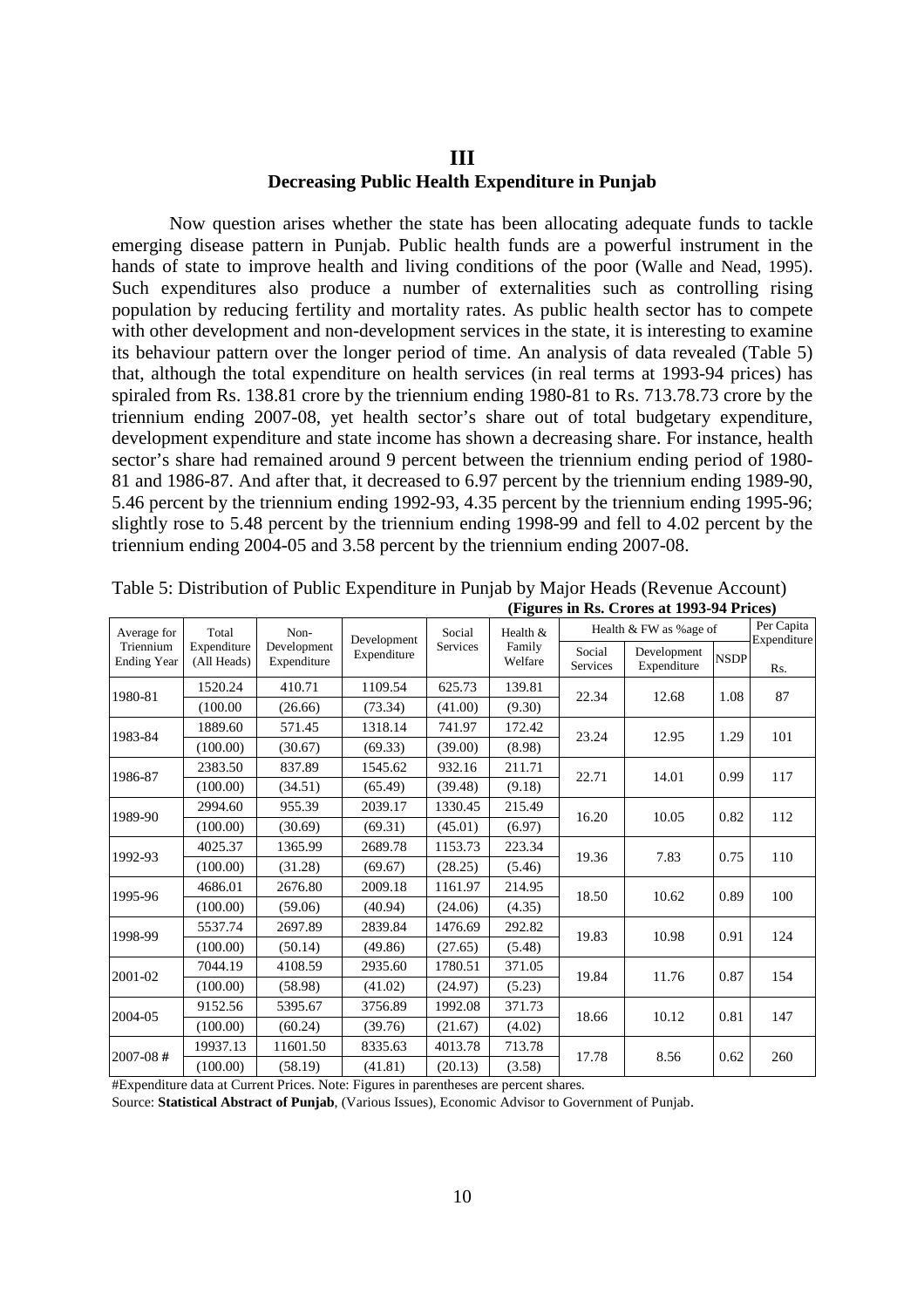A similar trend emerged when one viewed the health sector's share out of total development expenditure, social services and state income (NSDP) of Punjab. Surprisingly, public health expenditure as a proportion of NSDP in Punjab never reached to one percent for the most of years against the normative ratio of 3 percent of national income. The share, instead, has declined to the lowest ebb (0.62 percent) by the triennium ending year of 2007- 08. The analysis makes it clear that public health sector expenditure in the state has been decelerated over the time period, especially after the imposition of NEP of 1991 (postreforms period). Lack of public health funds means that the health services provided by the state-run hospitals, CHCs/PHCs and dispensaries become very weak. Many studies showed a poor utilization of public health infrastructure in the state. Inefficiency, low preference and rent seeking behaviour of employees have become hallmark of public health infrastructure in the state. This situation, in fact, encourages the growth of private health care sector, which is mushrooming in numbers in every hook and corner of the state.

### **IV**

### **Health Delivery System in Punjab**

 Both public and private providers dominate the health delivery system of the state. In large urban towns, hospitals attached with the Medical Colleges are providing tertiary health care facilities. In medium/smaller towns and few larger villages, the state government runs an extensive network of districts hospitals, tehsil hospitals, CHCs and rural hospitals (RHs). Similarly, an extensive network of CHCs/RHs, PHCs and dispensaries have been serving the rural People. Theoretically, public health delivery system in the state is operating at three levels: (i) at the primary level, (CHC, PHCs and dispensaries); (ii) at the secondary level, (district and tehsil hospitals); and (iii) at the tertiary level (hospitals attached with medical colleges and of centrally funded PGI). By the end of 2012, 2935 health care facilities (761 in public sector; 19.4 percent) with 44483 beds (22337 beds in public sector; 50.2 percent) were found to be working in Punjab (PPCB, 2012). Thus, a greater majority of private health providers consisting of small clinics or small-scale nursing homes/hospital are in operation in the state. They as the general practitioners or specialists provide clinic/office-based medical services to the patients and most of them located in the urban Punjab (Singh, 2013). An overwhelming majority of them concentrate on low risk patients/cases. They provide inpatient as well as out-patient cares at a price without any accountability and transparency of quality of service provided and medicine prescribed. Now, a question arises, whether the public health infrastructure in the state is adequately developed or reformed over the time period? An elaborated answer explains two trends. as follows:

#### **4.1 Stagnated Public Health Infrastructure**

 Undoubtedly, public health facilities in Punjab have increased tremendously till the mid-1980s mainly due to the increased allocation of central funds to state health sector and pro-rural policy of the state (Singh, 2005). After that, whatever may be the reasons and factors; public funds to state health services have declined drastically in the state. An analysis of data authenticated (Table 6) that there was no appreciable increase in public health infrastructure since the mid-1980s. Instead, total number of hospitals decreased from 244 to 219 between the triennium ending periods of 1980-81 and 2007-08. However, during the same period, number of PHCs increased from 129 to 441, and of dispensaries from 1255 to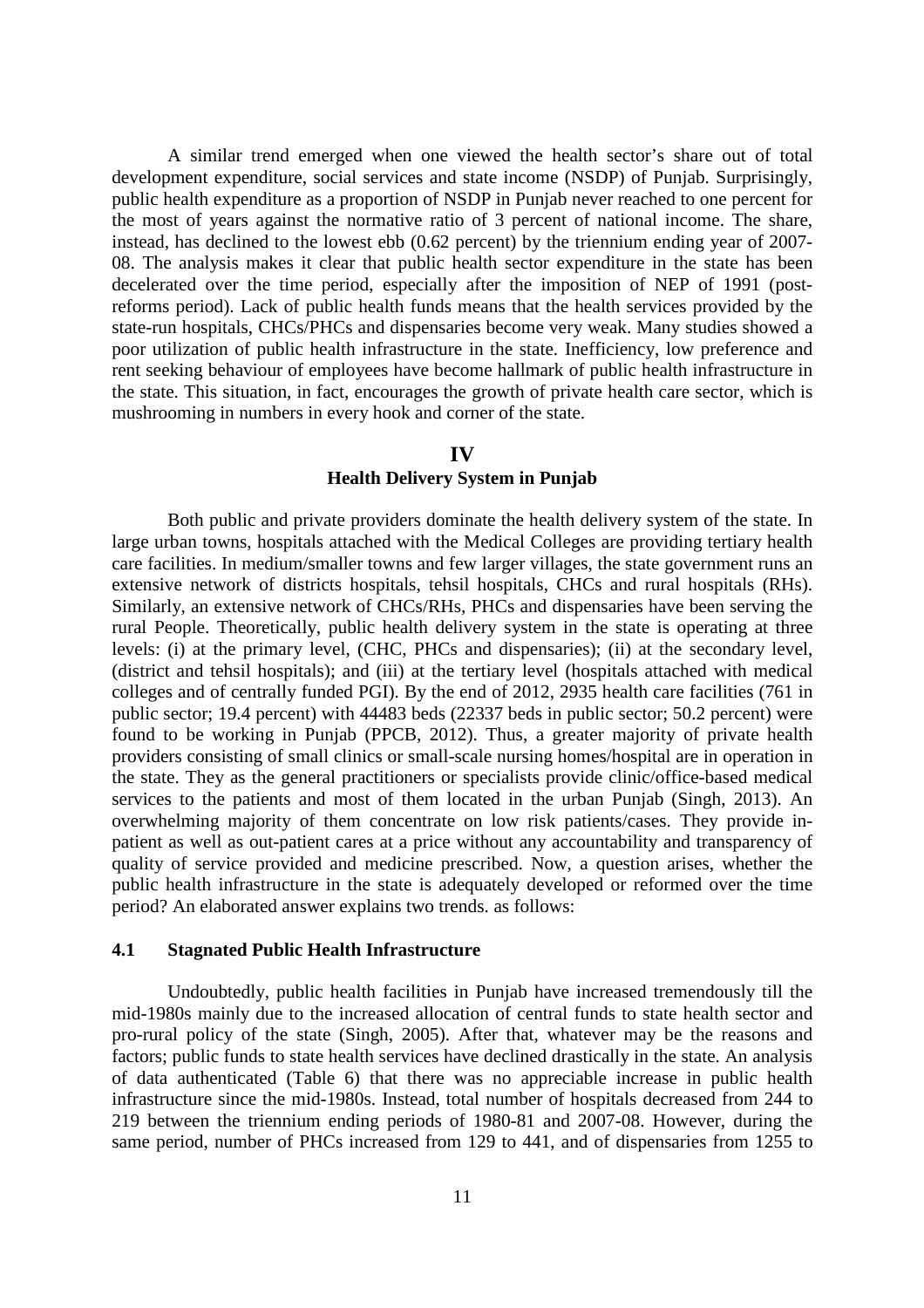1453. Further, the proportion of rural hospitals just rose to 43.77 percent by the triennium ending 1986-87 from 40.98 percent by the triennium ending 1980-81. After that, however, the share of rural hospitals consistently decreased to 35.10 percent by the triennium ending1995-96, and 33.33 percent by the triennium ending 2007-08. The proportion of rurally located dispensaries also showed a marginal decrease (from 85.31 percent by the triennium ending 1980-81 to 83.20 percent by the triennium ending 2007-08), despite the more allocation of central funds to rural health under the Minimum Needs Programme initiated in India since the Fifth Five Year Plan (1974-79). This decrease in proportion of rurally located dispensaries is largely due to the up-gradation of many rural dispensaries into CHCs/PHCs in the same area during 1984-2000 (Singh, 2005).

Further, population served per institution confirmed that there has been either a very slow or no rise in the number of state owned health institutions compared to the increase in population of state. For instance, population served per hospital, which was 0.67 lakh during the triennium ending 1980-81, rose to 1.23 lakh during the triennium ending 2007-08. In the case of PHCs that are exclusively for the rural areas, a different picture has been emerged. Actually, due to a sharp increase in number of PHCs over the years, population served per PHC fell from 1.13 lakh persons during the triennium ending 1980-81 to 0.34 lakh during the triennium ending 1989-90, but rose to 0.40 lakh during the triennium ending 2007-08 (Table 6). Still, Punjab state is far away from the norms set by the Union Government in terms of population served per PHC (i.e. 30,000 populations per PHC).

In the theory of public health, rising number of hospitals and beds are showing the strength of indoor treatment. But in the context of rising number of ailments across the state, availability of beds and their utilization pattern can be used to judge the efficiency and strengths of public health facilities. As stated earlier in Table 6 that population served per bed in Punjab did not show any improvement, as there was one bed for every 802 persons during the triennium ending 1983-84 and this ratio rose consistently to 1025 persons per bed during the triennium ending 2007-08. Population served per bed also showed wide variations across the rural and urban areas. In rural areas, per bed population also increased from 1276 persons (410 persons in urban areas) by the triennium ending 1983-84 to 1600 persons (677 persons in urban areas) by the triennium ending 2007-08. It means that no effort was made by the state government to establish more beds in public owned medical institutions of the state. In fact, the indoor treatment facility has deteriorated in these state institutions during the postreforms period (Kumar, 2011).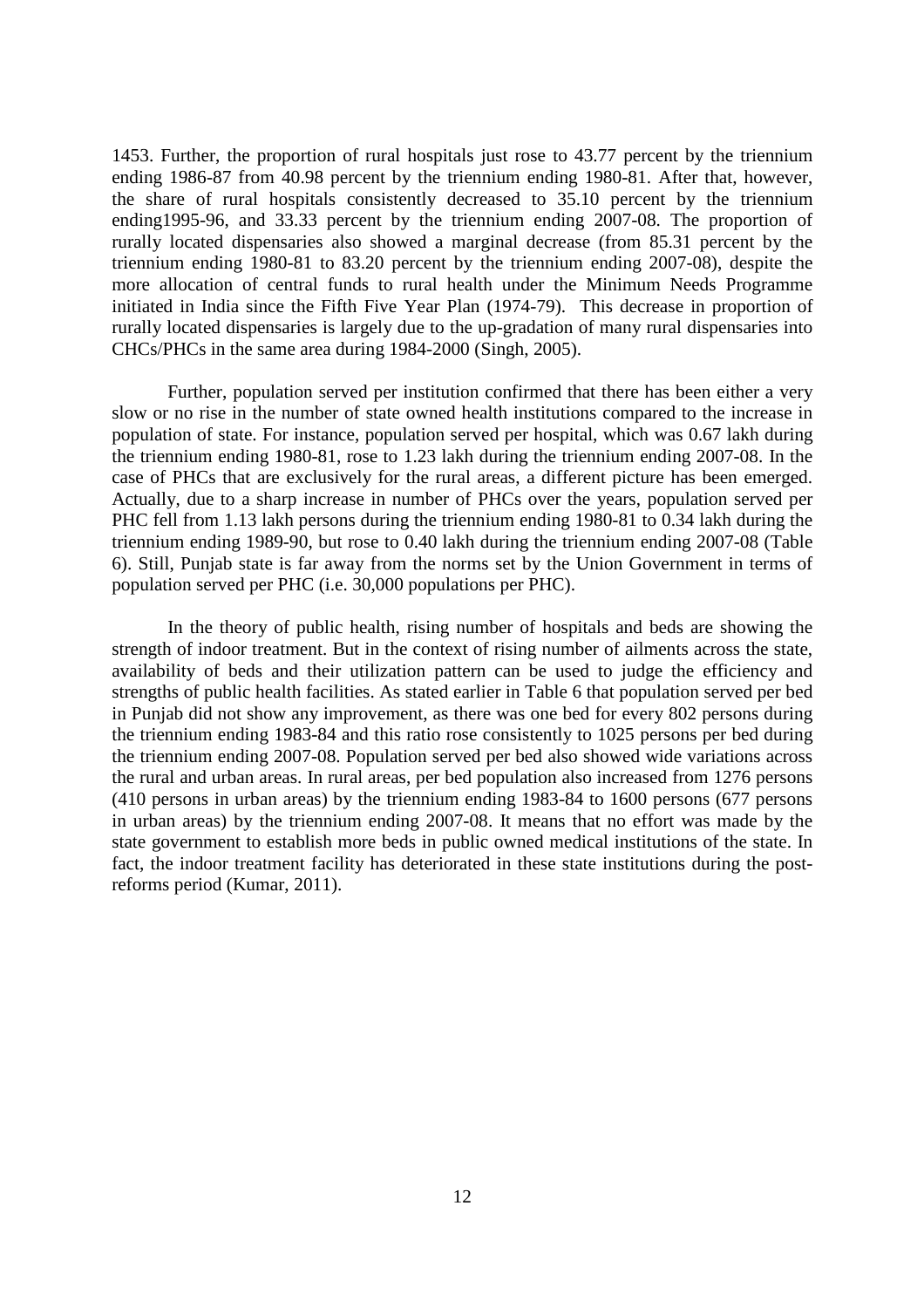|                                                                                                |         |            |                                                                |                             |         |      | Type of Health Care Infrastructure |               |       |       |                           |       |
|------------------------------------------------------------------------------------------------|---------|------------|----------------------------------------------------------------|-----------------------------|---------|------|------------------------------------|---------------|-------|-------|---------------------------|-------|
| Average for                                                                                    |         |            | All Types of Institutions                                      |                             |         |      | Population Served Per Institution  |               |       |       |                           |       |
| Triennium                                                                                      |         |            | Allopathic                                                     |                             |         |      | Allopathic                         |               | Non-A |       | Population Served Per bed |       |
| <b>Ending Year</b>                                                                             | H       | <b>PHC</b> | D                                                              | <b>CHCs</b>                 | Total   | H    | D                                  | Rural<br>PHC* | H & D | Total | Rural                     | Urban |
|                                                                                                | 244     | 129        | 1255                                                           |                             | 1630    |      |                                    |               |       |       |                           |       |
| 1980-81                                                                                        | (40.98) | (81.65)    | 0.67<br>(85.31)<br>(78.25)<br>$\blacksquare$<br>$\overline{a}$ | 0.13                        | 1.13    | 0.36 | 854                                | 1558          | 387   |       |                           |       |
|                                                                                                | 256     | 130        | 1742                                                           |                             | 2137    |      |                                    |               |       |       |                           |       |
| 1983-84                                                                                        | (43.43) | (85.38)    | (87.92)                                                        | $\mathcal{L}^{\mathcal{L}}$ | (82.05) | 0.68 | 0.10                               | 1.13          | 0.33  | 802   | 1276                      | 410   |
|                                                                                                | 264     | 143        | 1779                                                           | $\overline{\phantom{a}}$    | 2187    |      |                                    |               |       |       |                           |       |
| 1986-87                                                                                        | (43.43) | (86.51)    | (87.49)                                                        |                             | (82.10) | 0.70 | 0.10                               | 1.06          | 0.33  | 811   | 1283                      | 422   |
|                                                                                                | 250     | 362        | 1564                                                           | 23                          | 2199    |      |                                    |               |       |       |                           |       |
| 1989-90                                                                                        | (42.72) | (93.38)    | (85.57)                                                        | (61.43)                     | (81.74) | 0.78 | 0.12                               | 0.40          | 0.32  | 814   | 1291                      | 436   |
|                                                                                                | 210     | 441        | 1470                                                           | 93                          | 2213    |      |                                    |               |       |       |                           | 449   |
| 1992-93                                                                                        | (38.16) | (95.23)    | (84.06)                                                        | (60.79)                     | (80.96) | 0.98 | 0.14                               | 0.34          | 0.33  | 841   | 1339                      |       |
|                                                                                                | 208     | 446        | 1465                                                           | 104                         | 2223    |      |                                    |               |       |       |                           |       |
| 1995-96                                                                                        | (35.10) | (94.62)    | (83.30)                                                        | (57.69)                     | (79.86) | 1.05 | 0.15                               | 0.35          | 0.34  | 873   | 1408                      | 477   |
|                                                                                                | 208     | 444        | 1468                                                           | 110                         | 2229    |      |                                    |               |       |       |                           |       |
| 1998-99                                                                                        | (34.99) | (94.74)    | (83.04)                                                        | (58.36)                     | (79.68) | 1.16 | 0.16                               | 0.37          | 0.38  | 954   | 1446                      | 589   |
|                                                                                                | 216     | 441        | 1476                                                           | 108                         | 2240    |      |                                    |               |       |       |                           |       |
| 2001-02                                                                                        | (33.69) | (94.55)    | (82.70)                                                        | (60.99)                     | (79.27) | 1.13 | 0.16                               | 0.39          | 0.38  | 957   | 1483.                     | 566   |
|                                                                                                | 219     | 441        | 1479                                                           | 103                         | 2242    |      |                                    |               |       |       |                           |       |
| 2004-05                                                                                        | (33.33) | (94.33)    | (82.56)                                                        | (62.14)                     | (79.13) | 1.17 | 0.17                               | 0.40          | 0.40  | 1018  | 1555                      | 624   |
|                                                                                                | 219     | 441        | 1453                                                           | 117                         | 2226    |      |                                    |               |       |       |                           |       |
| 2007-08                                                                                        | (33.33) | (94.33)    | (83.20)                                                        | (60.18)                     | (79.33) | 1.23 | 018                                | 0.40          | 0.42  | 1025  | 1600                      | 677   |
| *Rural Population, Non-A means non-allopathic which includes Ayurvedic, Unani and Homeopathic. |         |            |                                                                |                             |         |      |                                    |               |       |       |                           |       |
| H= Hospital, D= Dispensary, PHC= Primary Health Centres, CHC= Community Health Centres.        |         |            |                                                                |                             |         |      |                                    |               |       |       |                           |       |
| Figures in parentheses are percent share of rural areas.                                       |         |            |                                                                |                             |         |      |                                    |               |       |       |                           |       |

Table 6: Growth of Health Care Infrastructure in Punjab

Source: Culled from the Health Information of Punjab, (Various Issues), Directorate of Health and Family Welfare, Government of Punjab, Chandigarh.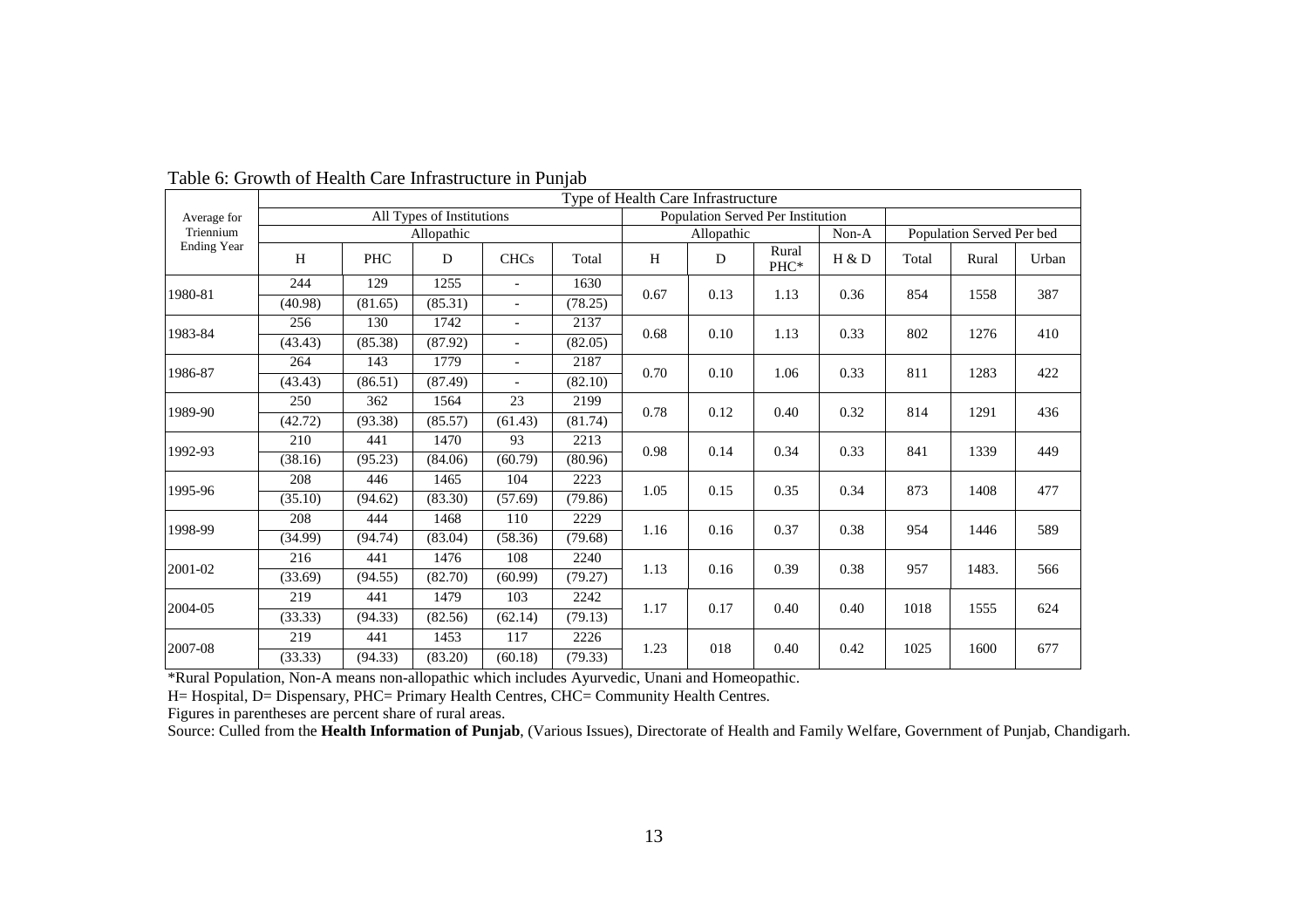Further, one can observe many glaring deficiencies by judging the availability of health machinery, equipments, buildings and residential accommodation in the state run health institutions, particularly located in the rural areas. In rural Punjab, as the entire burden of health care (promotive, preventive and curative cares) falls on the rural CHCs/PHCs, which are not adequately equipped as well as not accepted by the people as a panacea for their health care needs (Singh, 1991; Kumar, 2011). An overwhelming majority of rural CHCs/PHCs primarily are consultation clinics (OPDs). Hospitalization, trauma care and emergency services (indoor treatment) are almost non-existence in these institutions. The data on rurally located health institutions by type and bed strength confirmed (Table 7) that a large majority of rural health institutions (around 90 percent) fell in 0-4 bedded category during 1986-2005. Further, there were 111 rural hospitals in 1986, and their number had decreased to 73 in2005. Of them, more than four-fifths were of small size having bed strength of 11-30 beds. In fact, there is only one large sized rural hospital at Beas having 300 beds, but run by the Radha Swami Satsang – a philanthropist organization. At the micro level, the data provided by the district level health authorities revealed that in all rural PHCs and dispensaries in Patiala district, no bed occupancy was reported during 2005-06 (Office of Civil Surgeon, Patiala District, 2009). These findings are largely true in the case of rural areas of other districts of Punjab.

| <b>Bed</b>         |      |                          |          |                          |                          | Type of Health Institution |                          |                |         |
|--------------------|------|--------------------------|----------|--------------------------|--------------------------|----------------------------|--------------------------|----------------|---------|
|                    | Year |                          | Hospital | CHC/PHC                  |                          | Dispensary                 |                          |                | Total   |
| Range              |      | Rural                    | Urban    | Rural                    | Urban                    | Rural                      | Urban                    | Rural          | Urban   |
|                    |      |                          | 6        | 50                       | $\tau$                   | 1560                       | 211                      | 1610           | 229     |
| $0 - 4$            | 1986 | $\overline{\phantom{0}}$ | (3.97)   | (45.05)                  | (36.84)                  | (99.36)                    | (95.48)                  | (89.64)        | (58.57) |
|                    |      | $\overline{2}$           | 8        | 379                      | 18                       | 1220                       | 253                      | 1601           | 279     |
|                    | 2005 | (2.74)                   | (5.48)   | (78.96)                  | (28.13)                  | (99.92)                    | (98.06)                  | (90.25)        | (59.62) |
|                    | 1986 | 6                        | 13       | 59                       | 9                        | 4                          | $\overline{2}$           | 69             | 24      |
| $5 - 10$           |      | (5.22)                   | (8.61)   | (53.15)                  | (47.37)                  | (0.25)                     | (0.90)                   | (3.84)         | (6.14)  |
|                    | 2005 | $\overline{4}$           | 10       | 37                       | 5                        |                            | 5                        | 42             | 20      |
|                    |      | (5.48)                   | (6.85)   | (7.71)                   | (7.81)                   | (0.08)                     | (1.94)                   | (2.37)         | (47.27) |
| $11-30$            | 1986 | 102                      | 53       | $\overline{2}$           | 3                        | 6                          | 8                        | 110            | 64      |
|                    |      | (88.70)                  | (35.10)  | (1.80)                   | (15.79)                  | (0.38)                     | (3.62)                   | (6.12)         | (16.37) |
|                    | 2005 | 58                       | 39       | 63                       | 38                       |                            | $\overline{\phantom{a}}$ | 121            | 77      |
|                    |      | (79.45)                  | (26.71)  | (13.13)                  | (59.38)                  |                            |                          | (6.82)         | (16.45) |
| $31 - 50$          | 1986 | 5                        | 36       |                          | $\overline{\phantom{a}}$ |                            |                          | $\overline{5}$ | 36      |
|                    |      | (4.35)                   | (23.84)  |                          |                          |                            |                          | (0.28)         | (9.21)  |
|                    | 2005 | 6                        | 38       | $\mathbf{1}$             | $\overline{3}$           |                            | $\overline{\phantom{0}}$ | $\overline{7}$ | 41      |
|                    |      | (8.22)                   | (26.03)  | (0.21)                   | (4.69)                   |                            |                          | (0.39)         | (8.76)  |
| 51-100             | 1986 |                          | 24       |                          |                          |                            |                          |                | 24      |
|                    |      | (0.87)                   | (15.90)  |                          |                          |                            |                          | (0.05)         | (6.14)  |
|                    | 2005 | $\overline{c}$           | 25       | $\overline{\phantom{a}}$ | $\overline{\phantom{a}}$ | $\overline{\phantom{a}}$   | $\overline{\phantom{a}}$ | $\overline{2}$ | 25      |
|                    |      | (2.74)                   | (17.12)  |                          |                          |                            |                          | (0.11)         | (5.3)4  |
| $101 +$            | 1986 | $1*$                     | 19       | $\overline{\phantom{a}}$ | $\overline{\phantom{0}}$ | $\overline{\phantom{a}}$   | $\overline{\phantom{a}}$ | $\mathbf{1}$   | 19      |
|                    |      | (0.87)                   | (12.58)  |                          |                          |                            |                          | (0.05)         | (4.86)  |
|                    | 2005 | $1*$                     | 26       |                          | $\overline{\phantom{a}}$ |                            |                          |                | 26      |
|                    |      | (1.37)                   | (17.81)  |                          |                          |                            |                          | (0.06)         | (5.56)  |
| <b>Grand Total</b> | 1986 | 115                      | 151      | 111                      | 19                       | 1570                       | 221                      | 1796           | 391     |
|                    |      | (100)                    | (100)    | (100)                    | (100)                    | (100)                      | (100)                    | (100)          | (100)   |
|                    | 2005 | 73                       | 146      | 480                      | 64                       | 1221                       | 258                      | 1774           | 468     |
|                    |      | (100)                    | (100)    | (100)                    | (100)                    | (100)                      | (100)                    | (100)          | (100)   |

Table 7: Distribution of Health Institutions in Punjab by Type and Bed Range

\* One 300 bedded Hospital in Rural Punjab. Figures in parentheses are percentages Source: culled from **Directory of Medical Institutions, Punjab**, Directorate of Health and family welfare Punjab, Chandigarh, various years.

 Another dismal aspect is related to severe shortage of doctors (specialists as well as generalists) and para-medical staff in public health institutions. Without adequate medical staff,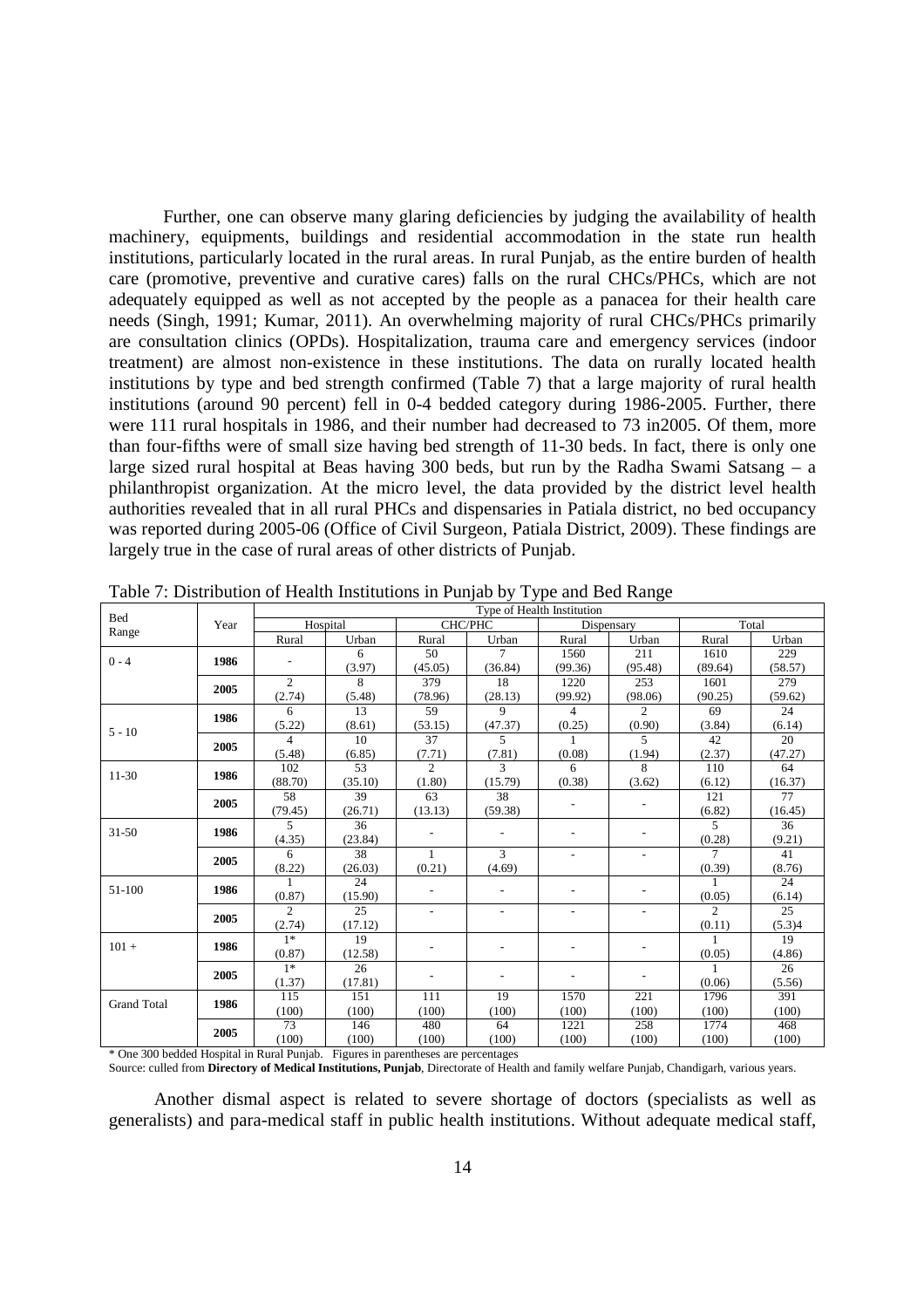one can imagine the working of these institutions. These posts are deliberately kept vacant by banning recruitment, which is largely due to the pressure of NEP-1991 and of severe resource crunch faced by the state in the post-1990s era.. The data in Table 8 showed that about one-fifth of sanctioned posts (18.68 percent) in state health department were lying vacant in 2005. Interestingly, one-sixth posts of medical officers (16.80 percent) were also lying vacant, whereas a large numbers of qualified doctors as unemployed were available in the state. Similarly, more than one-sixth of sectioned positions of paramedical staff (18.38 percent) and more than one-fifth posts of drivers (22.93 percent) were kept vacant. Further, more than one-half of sanctioned posts of district level health extension officers (56.47 percent) that provide a crucial link to maintain quality checks in health related fields were vacant. Due to not-filling of sanctioned posts of doctors, paramedical staff and district level health officers (supervisory and monitoring duty), efficiency of state-run public institutions reached a nadir in the state.

| Name of Post                                              |            | %age of Vacant |        |       |
|-----------------------------------------------------------|------------|----------------|--------|-------|
|                                                           | Sanctioned | Filled         | Vacant | Posts |
| Medical Officers*                                         | 4380       | 3644           | 736    | 16.80 |
| Paramedical Staff**                                       | 15131      | 12350          | 2781   | 18.38 |
| District Health Extension<br>Officers/Supporting Staff*** | 278        | 121            | 157    | 56.47 |
| <b>Drivers</b>                                            | 532        | 410            | 122    | 22.93 |
| All Posts                                                 | 20321      | 16525          | 3796   | 18.68 |

Table 8: Position of Doctors, Paramedical Staff and District Health Officers in Punjab, 2005

Note: \* It includes Dental Doctors.

\*\* It includes Pharmacists, Ophthalmic Technicians, Radiographers, Laboratory Technicians, Staff Nurses, Lady Health Visitors, Supervisors, ANMs, MPWs (M/F), etc.

 \*\*\* It Includes DMIEOs, District Drug Inspectors, Principal Tutors, Nursing Superintends, District Public Health Nurses, Food Inspectors, Block Extension Educators, Artist-cum-Photographer, etc.

Source: **Office of Director Health Services**, Department of Health and Family Welfare, Government of Punjab, Chandigarh.

In the absence of health staff (doctors and paramedics), particularly in rural health institutions, the people are deprived of easily available, cost effective and good quality treatment supposed to be provided by these institutions at their door steps. In the absence of robust public health system in rural Punjab, one can observe mushrooming growth of quacks in rural areas that are playing havoc with the health of rural people, especially of the poor, by providing substandard treatment and charging exorbitantly high prices. Current dynamics of health in the state revealed that wide gaps are still prevalent in the rural and urban health indicators. The data in Table 9 makes it clear that, though all these health indicators have shown positive changes over the time period, yet the rural-urban differences are clearly visible and remained static. For instance, during the triennium ending 2007-08, birth rate in Rural Punjab was 18.2 per thousand live births compared to urban Punjab' birth rate of 16.4 per thousand live births. Similarly, rural death rate was 7.7 per thousand compared to 5.9 per thousand people in urban Punjab during the same period. As regards the infant mortality rate, it was 46.7 per thousand live births and 34.7 per thousand live births in the rural and urban Punjab respectively. It means that rural areas are lagged behind so far as the progress in health related indicators are concerned.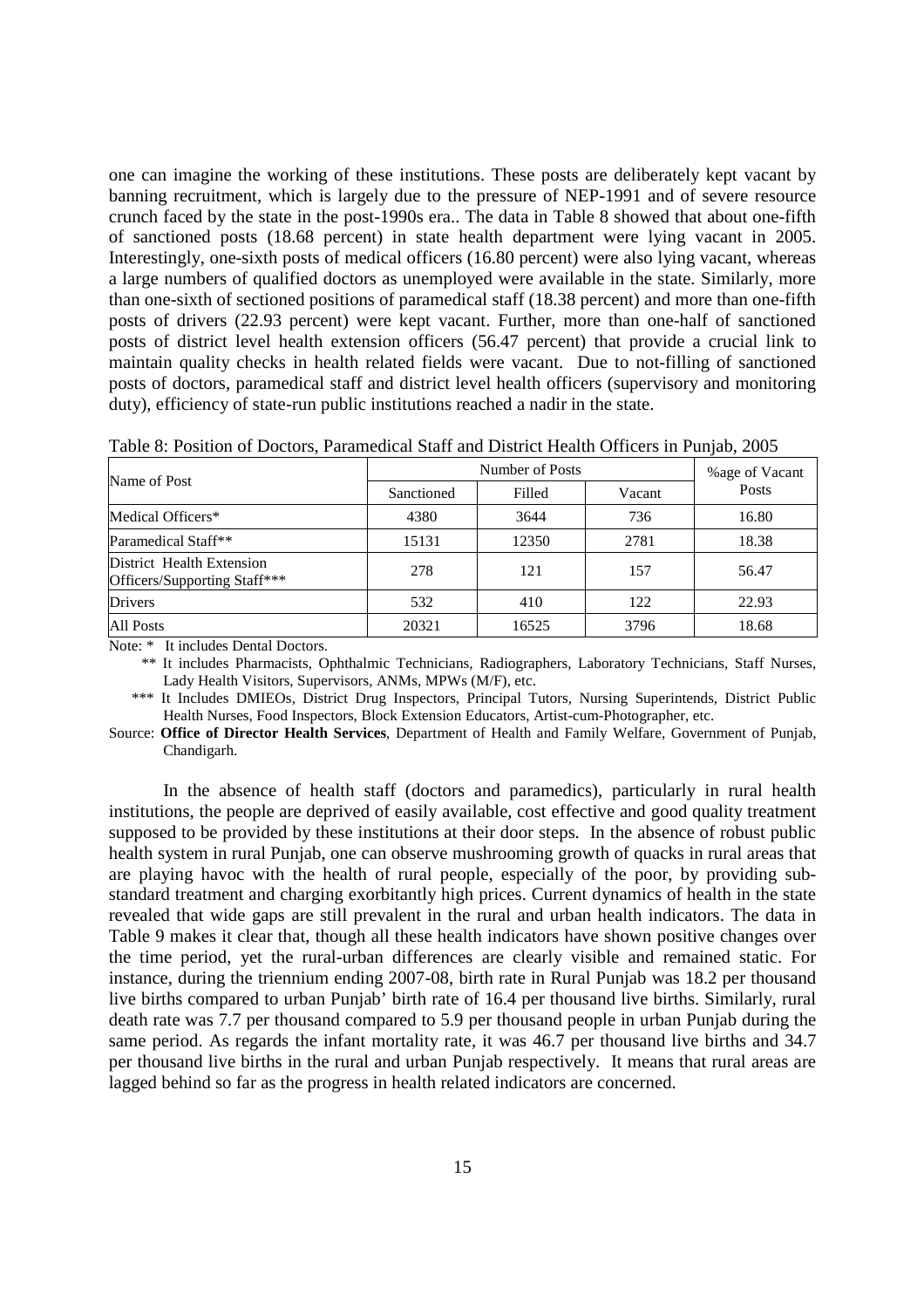|                                 | THOUSHIGHT |                   |          |       |            |          |       |                              |          |  |
|---------------------------------|------------|-------------------|----------|-------|------------|----------|-------|------------------------------|----------|--|
| Average for                     |            | <b>Birth Rate</b> |          |       | Death Rate |          |       | <b>Infant Mortality Rate</b> |          |  |
| Triennium<br><b>Ending Year</b> | Rural      | Urban             | Combined | Rural | Urban      | Combined | Rural | Urban                        | Combined |  |
| 1980-81                         | 29.8       | 27.6              | 29.3     | 10.4  | 8.0        | 9.9      | 105.0 | 72.7                         | 96.0     |  |
| 1983-84                         | 30.8       | 28.7              | 30.3     | 9.8   | 6.9        | 9.1      | 84.7  | 57.7                         | 78.7     |  |
| 1986-87                         | 29.6       | 27.8              | 29.1     | 9.5   | 6.3        | 8.7      | 75.3  | 47.0                         | 68.0     |  |
| 1989-90                         | 29.1       | 27.5              | 28.4     | 8.8   | 7.0        | 8.3      | 66.0  | 55.7                         | 63.3     |  |
| 1992-93                         | 28.4       | 25.2              | 27.5     | 8.6   | 6.0        | 7.9      | 61.3  | 42.0                         | 50.0     |  |
| 1995-96                         | 26.6       | 21.8              | 25.3     | 8.3   | 5.9        | 7.6      | 59.0  | 37.7                         | 54.0     |  |
| 1998-99                         | 24.6       | 18.9              | 23.1     | 8.0   | 6.2        | 7.5      | 55.7  | 39.3                         | 52.3     |  |
| 2001-03                         | 22.4       | 18.6              | 21.4     | 7.7   | 6.1        | 7.3      | 56.0  | 38.0                         | 52.3     |  |
| 2004-05                         | 21.6       | 18.0              | 20.7     | 7.3   | 6.1        | 7.0      | 53.7  | 34.3                         | 49.7     |  |
| 2007-08                         | 18.2       | 16.4              | 17.6     | 7.7   | 5.9        | 7.0      | 46.7  | 34.7                         | 42.7     |  |

Table 9: Birth Rate, Death Rate and Infant Mortality Rate in Punjab by Location (Rates Per Thousand)

Source: **Health Information of Punjab**, (Various Issues), Directorate of Health and Family Welfare, Government of Punjab, Chandigarh.

#### **4.2 Weak Initiatives to Improve Health Infrastructure**

 The state government, despite fully aware of these ground realities, has not made any planned effort/initiative to expand and bring reforms in the public health infrastructure in the state since 1991. The only two initiatives, limited in scope, have been taken to re-organize state health department in Punjab. **First initiative** is related to the corporatization of public health services in the state by establishing the Punjab Health Systems Corporation (PHSC) during the late 1990s by taking over only 154 public hospitals - ranging from district hospitals (17), subdivisional hospitals (45) to CHCs /PHCs (92). The main motives of the PHSC were to (i) upgrade the secondary health care system (on selective basis) and (ii) introduce the health reforms, particularly contracting-out many services and levy of users' fee in the state health sector. This has been done with the help of World Bank loan of Rs. 422 crores. This has generated a debate and created many suspicions in the minds of intellectuals, policy makers, and health employees, and also among the general public of the state. Many of them fear that it is the implementation of the IMF and World Bank's prescriptions of commercialization and corporatization of health services in the state. Their doubts/fears came true with the introduction of users' charges for every service provided by these institutions and contracting-out of a part of services provided by the PHSC owned institutions by allowing the establishment of private diagnostic facilities at these institutions' premises. On the other hand, however, the state government's defense in setting up the PHSC is resting on three counts: **One**, it will upgrade the secondary health care system in the state with the World Bank assistance, which is in bad shape and dire need of funds; **Two**, corporation will have inherent flexible mechanism of taking needy decisions that will otherwise take too much time state bureaucratic set up. Further, it is possible for the corporation to govern their employees in a better way and offer various incentives/rewards on the basis of their performance; and **Third**, it will improve the utilization of public health services by attracting more patients on one hand, and generate internal funds at the institution level through the users' charges for further improvement or expansion of health services on the other.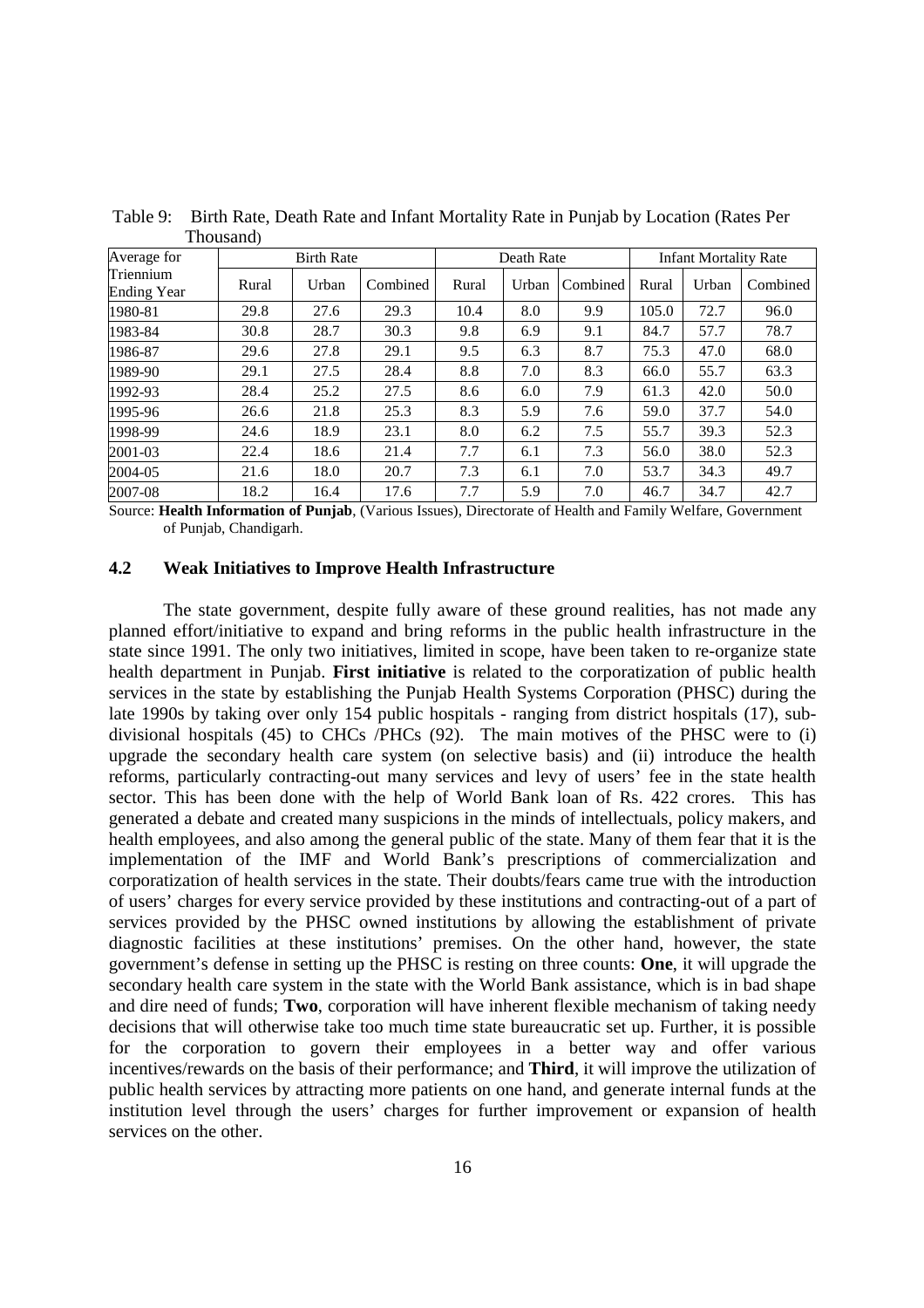**Second initiative** related to improving rural health delivery system in the state under NRHM started in 2005-06. Under this initiative, (i) liberal public funds were released to upgrade rural health care infrastructure; and (ii) decentralization in the decision and administrative control of rural health delivery system was introduced by handing over 1310 rural dispensaries to district level PRIs (Zila Prishad) in the state. For this purpose, nearly Rs. 1300 crore have been released by the Central Government to Punjab government during the last six years, i.e., 2005-06 to 2010-11. With this money, state government has upgraded the facilities in almost all CHCs (115 out of 116) and 211 PHCs (43.6 percent; out of 484) up to 2010-11. In the case of SHCs, service-providers (Qualified Doctor) are appointed on the contract assignments @ Rs. 3.50 lakh per year per dispensary. Out of Rs. 3.50 lakh contract money, a service-provider is responsible for hiring one pharmacist, one peon and maintaining the basic sanitation and other facilities in dispensary him/her self. On an average, one government health dispensary is for 10 villages. And, each health dispensary is headed by a service-provider who works under the Zila Parishad. As per initial reports, this contract system is working very well; service-providers are available to rural patients during specified hours as the attendance is monitored by the village Panchayat. A ten-fold increase in the number of out-patients has been recorded in these dispensaries. However, the critics point out that an administrative decentralization is no panacea for the basic ills of rural health delivery system in the state, which requires aggressive public health interventions, state support and efficient personnel. For success of decentralization in context of Punjab, it needs a process of devolution of powers, not just the delegation of responsibility by the state to the periphery. Actually, the former involves sharing of decision-making powers and control over the resources, not just the administrative decentralization or shifting the responsibility of resource mobilization, which often has a negative impact, especially on the poor living in the periphery (rural areas).

#### **IV**

### **Low Efficiency of Public Health Sector**

 As already reported, there was no major increase in the number of public health institutions and beds in the state since the 1990s. Along with this side, rising rent seeking behaviour of health sector employees due to administration apathy during the militancy period (1980-1995) added to the low efficiency and low utilization of public health infrastructure in rural areas. An assessment of bed occupancy ratio in the state - a better measure to judge efficiency of any public health services – has shown a very dismal picture. For instance, district hospitals, which were overcrowded with the patients (bed occupancy ratio was more than100 percent) during the 1970s (Singh, 2005), had shown a downward trend in the utilization of beds for indoor treatment (Table 10). A sharper downward trend in bed occupancy ratio was found in the tehsil hospitals, hospitals exclusively for women and tuberculosis patients. The 30-beded, 25 beded and PHCs that are mostly located in rural areas have shown abysmally low level of bed occupancy. Interestingly, 17 district hospitals taken over by the PHSC have not shown any impressive improvements in the bed occupancy ratio, as it was 58.1 percent in 2001, 57.0 percent in 2005 and 63.3 percent in 2007. Even the hospitals attached with state medical colleges providing tertiary care in Punjab have witnessed low bed occupancy, mainly due to the reduced funding, deterioration in quality care and high user' charges since May, 1999. Consequently, patients affording medicare prefer to get medical treatment from the private hospitals/nursing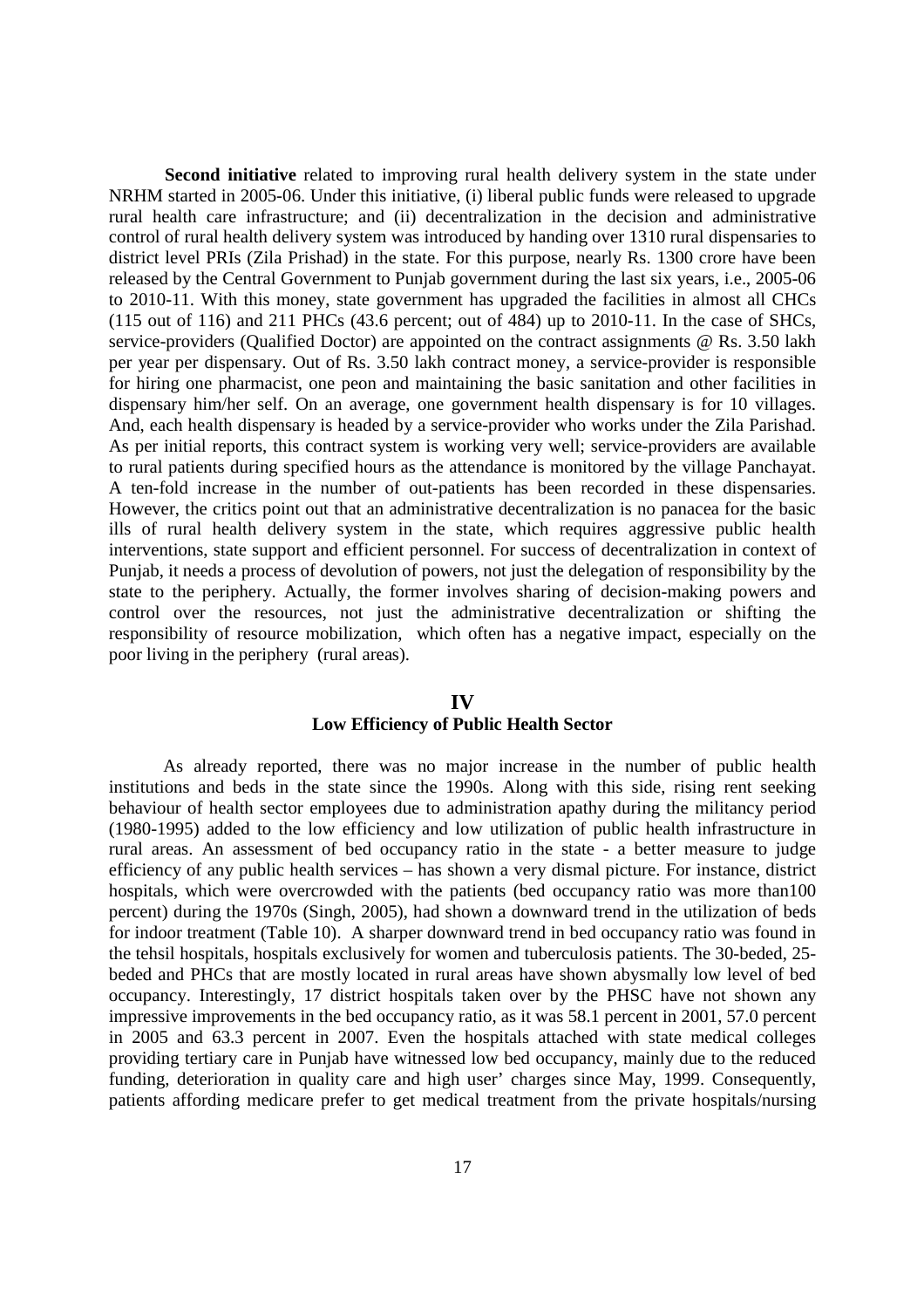homes, which have already been grown in leaps and bounds in the state (Singh, 2005; Kumar, 2011).

|      | Type of Hospital |        |                            |      |       |       |              |            |              |  |  |  |
|------|------------------|--------|----------------------------|------|-------|-------|--------------|------------|--------------|--|--|--|
| Year | District         | Tehsil | Women                      | T.B  | 50    | 30    | 25           | <b>PHC</b> | Whole        |  |  |  |
|      |                  |        |                            |      | Beded | Beded | <b>Beded</b> |            | <b>State</b> |  |  |  |
| 1980 | 97.4             | 79.5   | 79.9                       | 82.2 |       | ۰     |              |            |              |  |  |  |
| 1985 | 100.6            | 100.5  | 72.2                       | 77.2 |       |       |              |            |              |  |  |  |
| 1990 | 91.6             | 65.7   | 37.3                       | 74.3 | 50.8  | 16.3  | $R-26.5$     | 20.5       | 63.9         |  |  |  |
|      |                  |        |                            |      |       |       |              |            |              |  |  |  |
| 1991 | 89.2             | 68.0   | 39.6                       | 67.6 | 59.9  | 17.3  | 18.2         | 13.3       | 54.6         |  |  |  |
| 1993 | 80.8             | 61.3   | 40.9                       | 59.4 | 62.4  | 12.1  | 14.5         | 22.3       | 46.6         |  |  |  |
| 1994 | 84.6             | 62.8   | 38.4                       | 55.6 | 60.3  | 14.7  | 16.7         | 18.3       | 48.3         |  |  |  |
| 1995 | 87.9             | 63.9   | 37.3                       | 54.4 | 61.7  | 16.2  | 18.7         | 13.5       | 44.2         |  |  |  |
| 2001 | 58.1             |        |                            |      |       |       |              |            | 58.3         |  |  |  |
| 2005 | 57.0             |        | District Hospitals of PHSC |      |       |       |              |            |              |  |  |  |
| 2007 | 63.3             |        |                            |      |       |       |              |            | na           |  |  |  |

Table 10: Bed Occupancy Ratio in Punjab by Type of Hospital

 Source: **Health Information of Punjab** (earlier Health Statistics Punjab), Directorate of Health and Family Welfare Punjab, Chandigarh (various issues).

+ The Tribune, August 12, 2001.

 Two micro level studies based on the primary surveys (Singh, 1991; Kumar, 2011) concluded that a large majority of people suffering from different diseases in Punjab preferred, instead of public health institutions, to private hospitals/clinics for treatment even from the untrained persons (called quacks in popular parlance). These studies highlighted that nearly onethird of patients (32.78 percent in 1991 and 33.24 percent in 2011) used public health centres, and the remaining two-third patients (67.22 percent in 1991 and 66.76 percent in 2011) preferred to get treatment either private hospitals/nursing homes or private clinics (Table 11). Regarding to quality of private health facility, the data revealed two interesting trends. First, a very small proportion of rural patients in 1991 (1.41 percent) preferred private hospital/nursing homes, whereas 18.16 percent of rural patients in 2011 got treatment from such hospital/nursing homes. Second, an overwhelming majority of rural patients who preferred private clinics were treated by unqualified health persons. For instance, out of 65.81 percent patients treated in private clinics during 1991, more than one-half patients (51.56 percent) got treatment from unqualified health persons, whereas out of 48.60 percent patients treated in private clinics during 2011, a little more than three-fifth patients (61.60 percent) got treatment from unqualified health persons.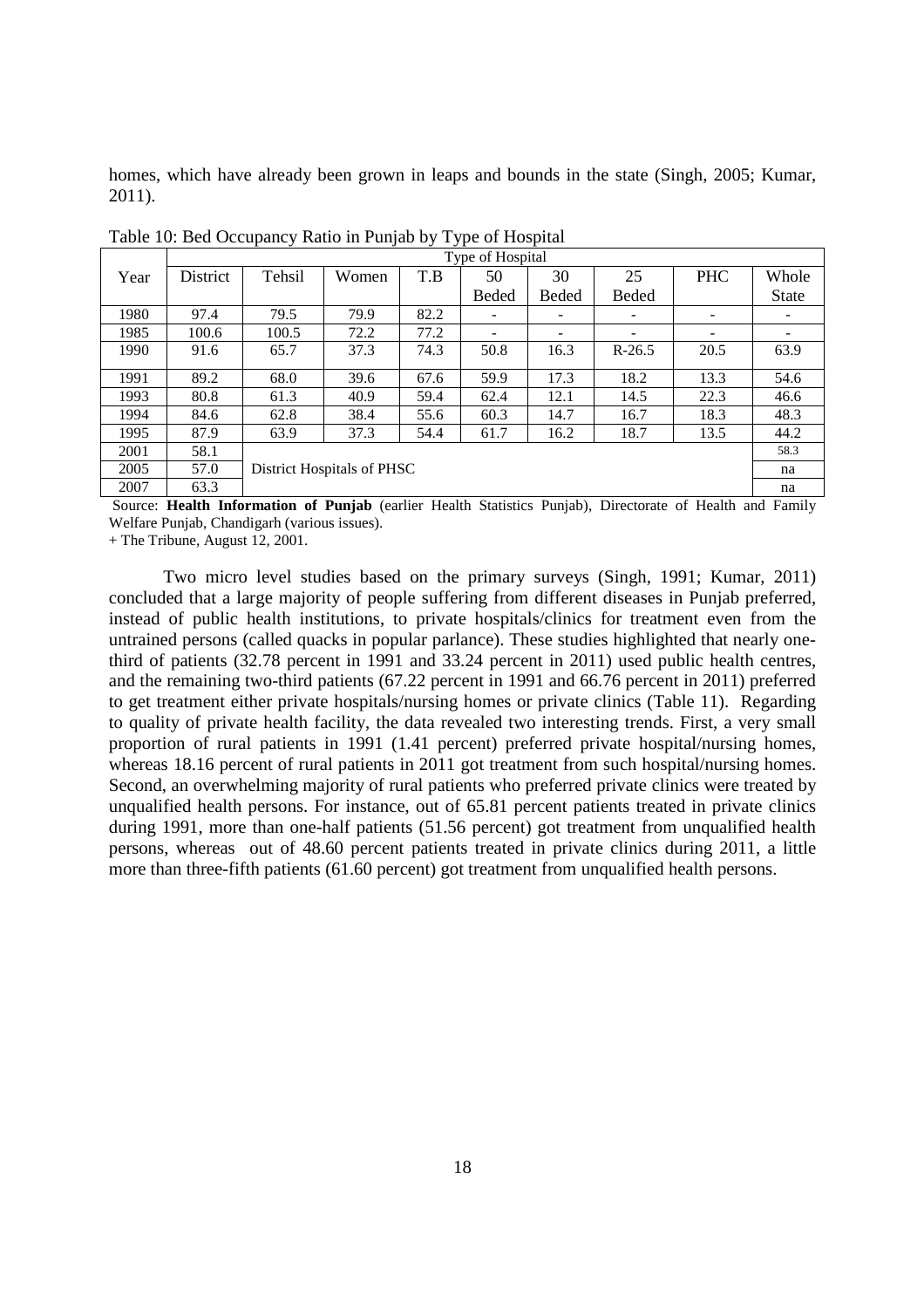|                               |                                                              | Number of Patients by Type of Disease/Illness |                    |                            |                                       |                    |  |  |  |  |  |
|-------------------------------|--------------------------------------------------------------|-----------------------------------------------|--------------------|----------------------------|---------------------------------------|--------------------|--|--|--|--|--|
|                               |                                                              | 1991                                          |                    |                            | 2011                                  |                    |  |  |  |  |  |
| Type of Health<br>Institution | Communicable<br>Chronic<br>and Other<br>Diseases<br>Diseases |                                               | Total              | Chronic<br><b>Diseases</b> | Communicable<br>and Other<br>Diseases | Total              |  |  |  |  |  |
| <b>Public Sector</b>          |                                                              |                                               |                    |                            |                                       |                    |  |  |  |  |  |
| Hospital                      | 33<br>(17.74)                                                | 49<br>(8.28)                                  | 82<br>(10.54)      | 36                         | 83                                    | 119                |  |  |  |  |  |
| PHC/CHC/SHC                   | 25<br>(13.44)                                                | 148<br>(25.00)                                | 173<br>(22.24)     | (23.84)                    | (40.10)                               | (33.24)            |  |  |  |  |  |
| Sub Total                     | 58<br>(31.18)                                                | 197<br>(33.28)                                | 255<br>(32.78)     | 36<br>(23.84)              | 83<br>(40.10)                         | 119<br>(33.24)     |  |  |  |  |  |
| <b>Private Sector</b>         |                                                              |                                               |                    |                            |                                       |                    |  |  |  |  |  |
| <b>Hospital/Nursing Home</b>  | 8<br>(4.30)                                                  | 3<br>(0.51)                                   | 11<br>(1.41)       | 37<br>(24.84)              | 28<br>(13.53)                         | 65<br>(18.16)      |  |  |  |  |  |
| Clinic                        | 120<br>(64.52)                                               | 392<br>(66.22)                                | 512<br>(65.81)     | 78<br>(51.66)              | 96<br>(46.38)                         | 174<br>(48.60)     |  |  |  |  |  |
| Of which Unqualified *        | $57*$<br>(47.50)                                             | $207 *$<br>(52.81)                            | $264 *$<br>(51.56) | $38 *$<br>(48.72)          | $69*$<br>(71.88)                      | $107 *$<br>(61.60) |  |  |  |  |  |
| Total                         | 186<br>(100.00)                                              | 592<br>(100.00)                               | (778)<br>(100.00)  | 151<br>(100.00)            | 207<br>(100.00)                       | 358<br>(100.00)    |  |  |  |  |  |

Table 11: Distribution of Patients Preferred Treatment by Type of Diseases/Illnesses and Health Centre – 1991 and 2011

\*It shows number of patients opted for private clinics owned by unqualified (Quacks) health personnel. Figures in brackets are percentages

Source: Singh, 1991; Kumar, 2011.

Another study by Paul, et al. (2004) also confirms these findings. The study found that, though rural respondents in more than three-fifths surveyed villages (62 percent) in Punjab had reported easy access of public health facilities (near to home), yet nearly one-fourth of households (24 percent) used public health facility for treatment of minor ailments (cough, cold, fever, wounds, loose motion, etc.). And, in the case of major ailments (surgery, fractures, complicated deliveries, strokes, etc.), more than two-fifths households (42 percent) preferred public health facility for treatment (Paul, et al., 2004). Free/cheap treatment and easy accessibility were the main causes behind preferences of surveyed villagers for utilizing public health services. However, only a small proportion of rural households (less than 3 percent) that preferred public health institutions were fully satisfied with the service (Paul, et al., 2004).

#### **V**

#### **Emerging Consequences and Public Policy Issues**

The study clearly unraveled that the positive linkages and impacts of rising economic prosperity in Punjab on the peoples' health during the last few decades of development. It also demonstrates how an over-emphasis on agricultural development put constraints on the future economic development of the state in the long-run; how its ecology and environment has been deteriorated and polluted; and how the economic slowdown, in the absence of state support, adversely affected health status of the poor masses. It highlights that the moment global forces gained importance in India, public expenditure to Punjab's health sector reduced. In fact, it is allowed to remain abysmally low (less than 1 percent of NSDP against normative ratio of 3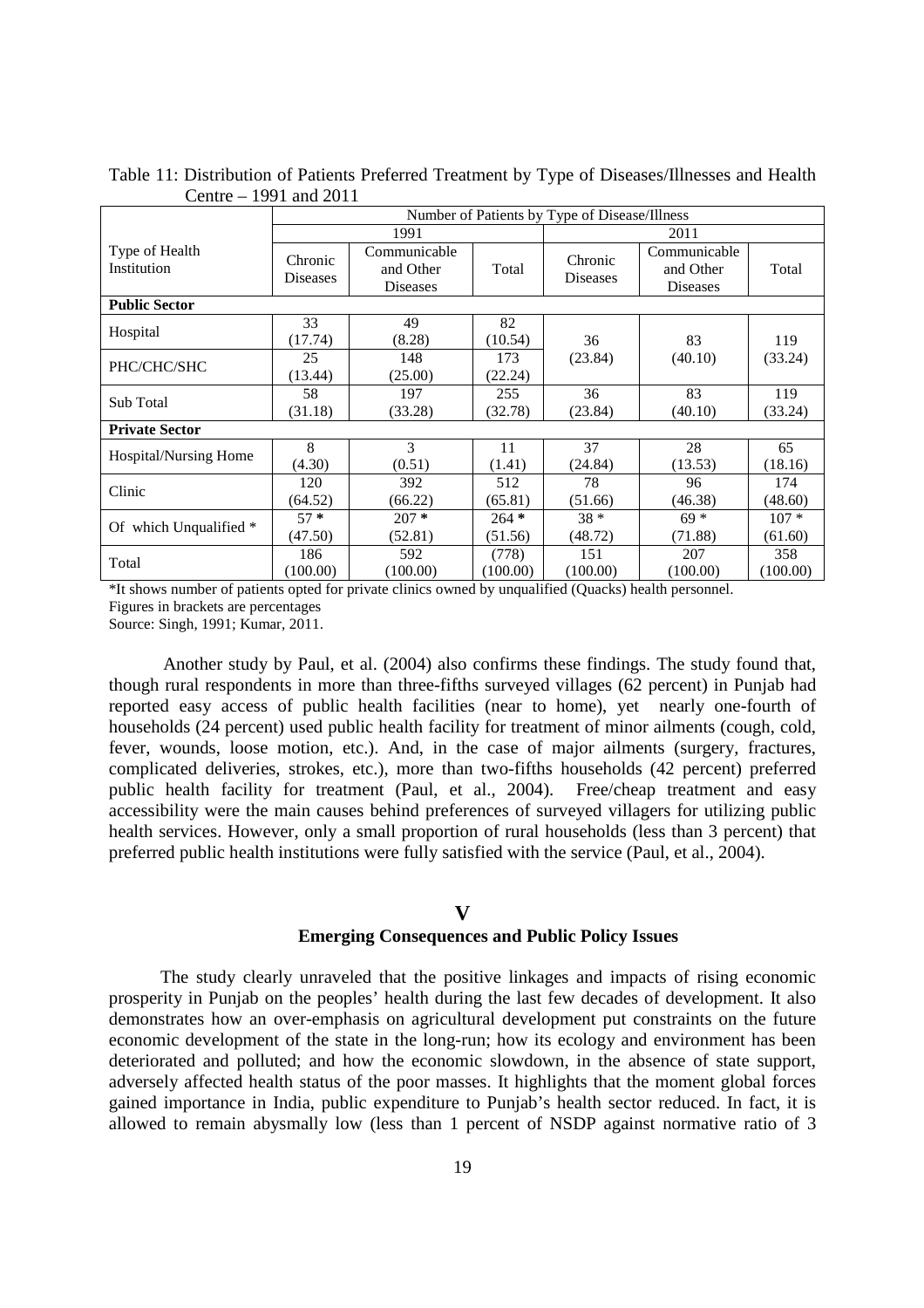percent). And, no visible expansion and quality improvements were seen in state's public health infrastructure, except the up-gradation of secondary health care (establishing PHSC) and rural health centres (NHRM since 2005-06). Thus, under the garb of health sector reforms, cutbacks in public expenditure, donor driven priorities, techno-centric public health interventions and increasing reliance on private sector for solving health problems of people have become the hallmark of new health strategy. Further, in the state, inadequate allocation of funds to other social sectors (education, rural development, social security, labour welfare, etc.) reduced additional inter-sectoral state supports to the poor people. In such scenario, people living at subsistence levels (BPL) are becoming more vulnerable to ill-health/diseases.

The poor and vulnerable sections of society who lack resources (income/employment, assets, etc.) could not afford very high out-of-pocket health expenditure, particularly of the private sector's indoor treatment. When any serious illness/injury/disease strikes in such households, many of them do not seek treatment or delay the treatment; and those who seek treatment do face financial hardships or fall to the indebtedness or collapse ultimately. Many research studies convincingly demonstrated that ill-health in rural areas has become a major cause of indebtedness (Singh, 1991; Kumar and Singh, 2010; Kumar, 2011; Singh, 2011). Moreover, emerging disease patterns – rising cases of cancers, blood pressure, heart diseases, diabetes, accidents, multiple addictions, violence, etc. – have posed many serious socioeconomic problems for the poor when they got treatment of such diseases. Already, there are reports about gross under-utilization and inefficiency in the working of public health services in the state. Truly, in the absence of essential medicines, diagnostic facilities, first aid kits and proper buildings, these health care institutions, particularly in rural areas, are primarily acting as the consultation clinics or first-aid centres. On the other side, the rich and middle income groups, who have become health conscious or capacity to pay, began to patronize private hospitals/nursing homes. Some of the private sector hospitals and doctors have very good reputation in providing quality health care in the state. Such hospitals and doctors have the capacity to attract medical tourism in the state.

This demand-supply gap has been filled by growing number of private hospitals/nursing homes and clinics in the urban areas who are generally concentrated on low risk surgeries and other cases. In rural areas, one can find the mushrooming growth of unqualified health persons that are providing sub-standard treatment by charging comparatively high prices. Moreover, ever growing private health sector is largely unmonitored and unregulated, with no norms with regard to quality or price of treatment in the state. Even the National Health Policy 2001 does not take necessary steps to regulate fee, bed charges and standard of treatment provided by the private institutions. Further, inequities in income may lead to differential access as well as utilization pattern of health services in the state. In the future, these trends, if not regulated/controlled, will seriously jeopardize the human resource development, formation of human capital, its maintenance/improvements and future economic growth in the state. It is, therefore, suggested that the state should urgently take a long-range view of the economic agenda to follow and integrate it to health policy and other components of state's development strategy. For this, state's economic agenda must be put on the rails by removing undesirable resource crunch and other growth impediments at the earliest.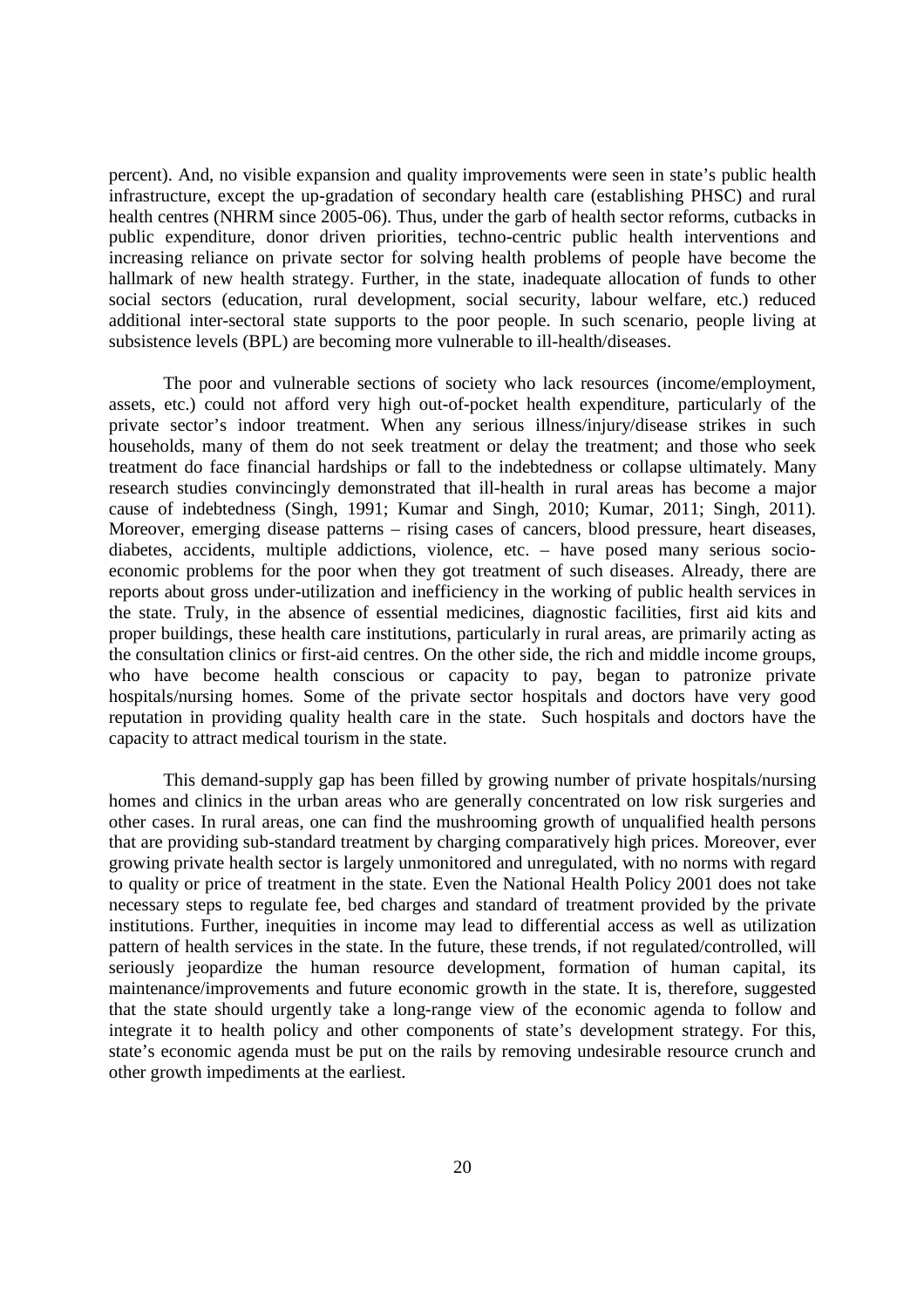#### **References**

- Baru, R. (1998), *Private Health Care in India: Some Characteristics and Trends***,** Sage Publications, New Delhi.
- Baum, F. (2001), Health, Equity, Justice and Globalization: Some Lessons from the People's Health Assembly, *Journal of Epidemiology and Community Health***,** Vol. 55 (9), September, pp 613- 616.
- Bobadilla, J.L., Frenk, J., Lozano, R., Frejka, T. and Stern, C. (1993), The Epidemiologic Transition and Health Priorities, in Jamison, D.T., Mosley, W. H., Measham, A. R. and Bobadilla, J. L. (Eds.), *Disease Control Priorities in Developing Counties*, Oxford University Press, New York, pp. 51- 63.
- Cornia, G.A. (2001), Globalization and Health: Results and Options, *Bulletin of the World Health Organization*, Vol. 79 (9), pp.834-841.
- Gill, Anita (2010), 'Punjab Peasantry: A Question of Life and Death', in R.S. Deshpande and Saroj Arora (eds*.) Agrarian Crisis and Farmer Suicides*, Sage Publications, New Delhi, pp. 293-311.
- Gill, Anita and Singh, Lakhwinder (2006), 'Farmers' Suicides and Response of Public Policy: Evidence, Diagnosis and Alternative from Punjab, *Economic and Political Weekly*, Vol. 41 (26), pp. 2762- 2768.
- Gill, S.S., Singh, Sukhwinder and Brar, J.S. (2010, *Globalization and Indian State: Education, Health and Agricultural Extension Services in Punjab*, Aakar Books, New Delhi.
- GOI (2005), *Report of the National Commission on Macroeconomics and Health*, Ministry of Health & Family Welfare, Government of India, New Delhi.
- GOI (2013), *Economic Survey 2012-13,* Oxford University Press, New Delhi.
- GOI (2013), *Twelfth Five Year Plan 2012-17, Vol. I*, Sage Publications India Pvt. Ltd., New Delhi.
- GOP (2013), *Punjab State Report on Cancer Awareness and Symptom Based Early Detection Compaign-2013*, Department of Health and Family Welfare, Government of Punjab, Chandigarh.
- IIPS (2007), *National Family Health Survey (NFHS-3) 2005-06 India***,** International Institute for Population Sciences (IIPS) and Macro International, Mumbai (India) and Maryland (USA).
- IIPS (2008), *National Family Health Survey (NFHS-3) 2005-06, Punjab*, International Institute for Population Sciences (IIPS) and Macro International, Mumbai (India) and Maryland (USA).
- Jain, Varinder (2014), Affluence, Vulnerability and Social Security Evidence from Punjab, in Inderjeet Singh, Sukhwinder Singh and Lakhwinder Singh (eds.), *Economic Development in Punjab: Essays in Honour of R.S. Ghuman*, L.G. Publishers & Distributors, New Delhi, pp. 248-272.
- Khurana, M.R. (2011), 'Agrarian Crisis in Punjab and the Way-out', in H.S. Shergill, Sucha Singh Gill and Gurmail Singh (eds.), *Understanding North-West Indian Economy*, Serials Publications, New Delhi, pp. 36-108.
- Kumar, Kush (2011), State, Market and Utilization Pattern of Health Services: A Study of Punjab, *Unpublished Ph. D. Thesis***,** Department of Economics, Punjabi University, Patiala
- Kumar, Kush and Singh, Sukhwinder (2010), Health Infrastructure and Utilization Pattern in Rural Punjab: Emerging Public Policy Issues, *Journal of Economic and Social Development*, Vol. 6 (2), December, pp.79-96.
- Meadows, D.H., Meadows, D.L., Randers, J. and Behrens III, W.W. (1972), *The Limits to Growth: A Report for the Club of Rome's Project on the Predicament of Mankind*, Universe Books, New York.
- Misra, R., Chatterjee, R. and Rao, S. (2003), *India Health Report*, Oxford University Press, New Delhi.
- Mohan, S., Reddy, K. S. and Prabhakaran, D. (2011), *Chronic Non-Communicable Diseases in India: Reversing the Tide*, Public Health Foundation of India, available at www.phfi.org (assessed on March 2014).
- Mosley, W.H., Bobadilla, J.L. and Jamison, D.T. (1993), The Health Transition: Implications for Health Policy in Developing Countries, in Jamison, D.T., Mosley, W. H., Measham, A. R. and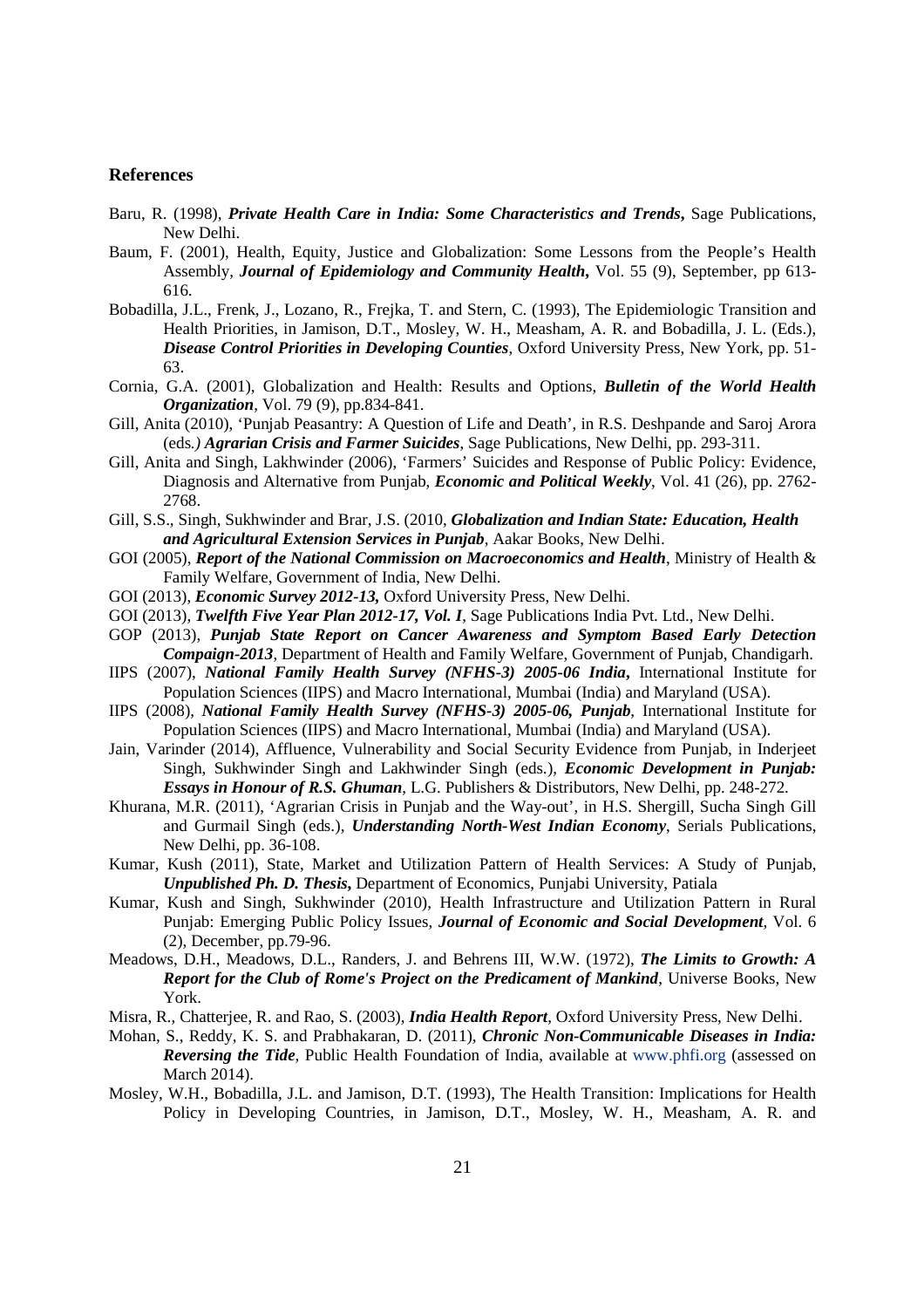Bobadilla, J. L. (Eds.), *Disease Control Priorities in Developing Counties*, Oxford University Press, New York, pp. 673-699.

- Paul, S., Balakrishnan, S., Gopakumar, K., Sekhar, S. and Vivekananda, M. (2004), State of India's Public Services, Benchmarks for the States, *Economic and Political Weekly*, Vol. 39 (9), pp. 920-933.
- PPCB (2012), *Annual Report of Bio-Medical Waste Management Status 2012*, Available at www.ppcb.gov.in/environment\_standred. php (assessed in March 2014).
- Qadeer, I. (2000), Health Care Systems in Transition III, India, Part I: The Indian Experience, *Journal of Public Health Medicine*, Vol. 22 (1), March, pp. 25-32.
- Raman, A.V. and Bjorkman, J.W. (2009), *Public Private Partnership in Health Care in India: Lessons for Developing Countries*, Routledge, London.
- Shergill, H.S. (2010), *Growth of Farm Debt in Punjab***,** Institute for Development and Communication (IDC), Chandigarh.
- Shiva, Vandana (1992), *The Violence of Green Revolution: Third World Agriculture, Ecology and Politics*, Zed Books, London.
- Singh, N.D. (2010), Rural Health Care and Indebtedness in Punjab, *Economic and Political Weekly*, Vol. 45 (11), pp. 22-25.
- Singh, Nirvikar (2013), State's Economy: A Case of Arrested Growth, *Hindustan Times*, October 10.
- Singh, Sawarn (2009), Dimensions, Determinants and Economic Burdon of Ill Health in Rural Punjab, *Unpublished Ph. D. Thesis*, Department of Economics, Panjab University, Chandigarh.
- Singh, Sukhwinder (1991), Development and Use of Health Care Services in Rural Areas: A Case Study of Punjab, *Unpublished Ph. D. Thesis*, Department of Economics, Punjabi University, Patiala.
- Singh, Sukhwinder (2005), Rural Health Infrastructure in Indian Punjab: Some Issues, Challenges and Policy Prescriptions, in Gopal Singh and R.K. Chauhan (eds.), *South Asia Today,* Anamika publishers & Distributors (P) Ltd., New Delhi, pp. 380-403.
- Singh, Sukhwinder (2013), Rural Health in Punjab: In Shadow of State Neglect, in R.S. Ghuman and Sukhvinder Singh (eds.), *Rural Local Self-Government in India: Some Developmental Experiences*, Centre for Research in Rural and Industrial Development (CRRID), Chandigarh, pp. 161-180.
- Singh, V.J. (2011), Financing of Health Expenditure in Rural Punjab: A Study of Indoor Patients, *Unpublished M. Phil. Thesis***,** Department of Economics, Punjabi University, Patiala
- Walle, V.D. and Nead, K. (1995), *Public Spending and the Poor: Theory and Evidence*, The Johns Hopkins University Press, Baltimore.